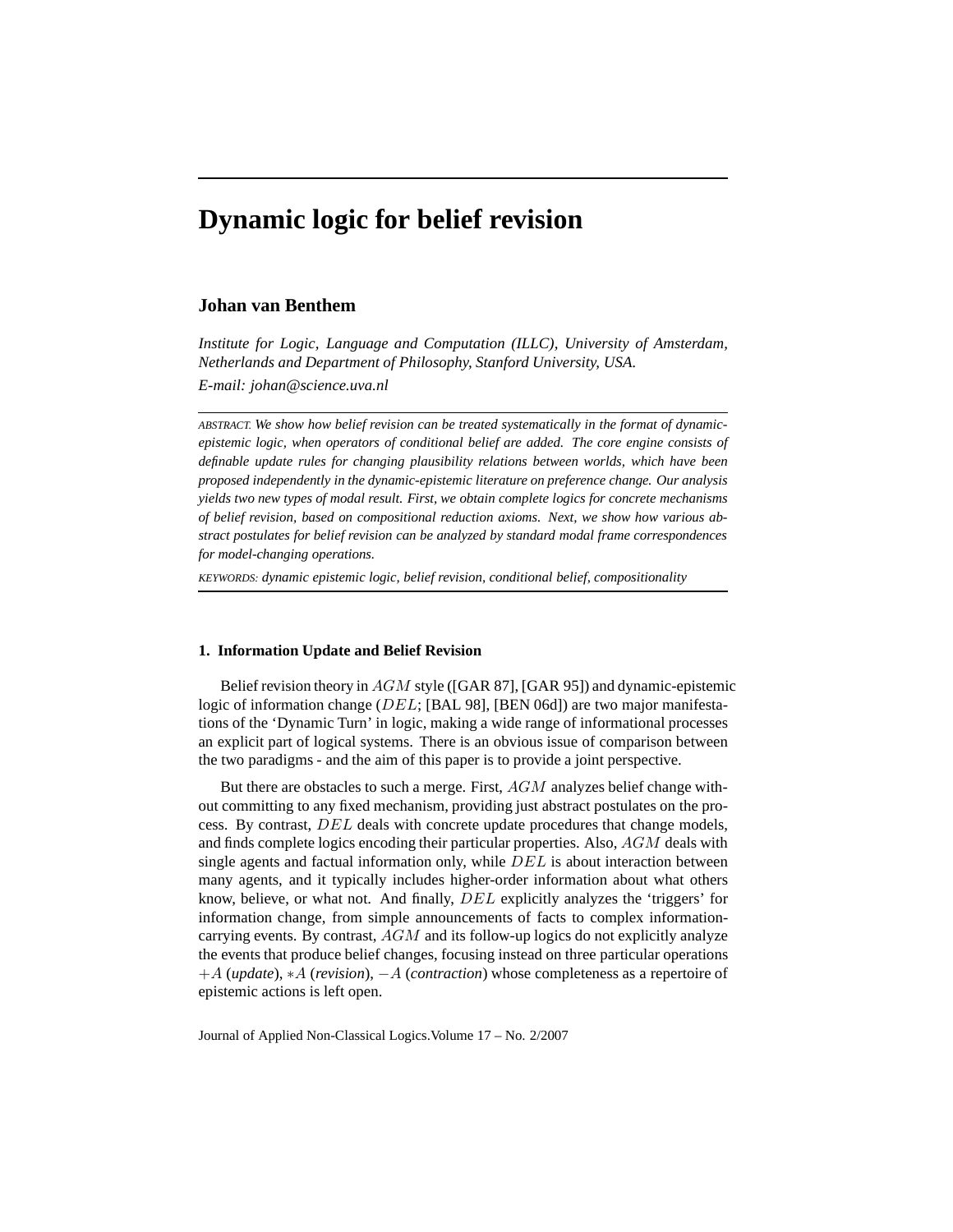Despite these prima facie differences, the two styles of logical dynamics, information update and belief revision, can interact and even be integrated - by exploiting the generic character of the  $DEL$  methodology. To make this point, I will mainly look at two very simple triggers that change agents' information and beliefs, viz. 'hard facts' and 'soft facts'. Before introducing these, however, first consider the following intuitive distinction in the usual models for epistemic and doxastic languages.

Some propositions may be called *knowledge* in the sense that an agent considers them well-established truths. Other propositions represent more volatile *beliefs* that can change as new information comes in. One need not view this in heavy philosophical terms. Rather think of simple scenarios like this. The cards have been dealt. I know that there are 52 of them, and I know their colors. But I have only ephemeral beliefs about who holds which card, or about how the other agents will play. Of course, I could even be wrong about the cards (perhaps someone replaced the King of Hearts by Bill Clinton's visiting card), but this worry seems morbid, and not very useful in understanding normal information flow. Corresponding to this distinction, different events can trigger changes in my models. An incoming public announcement !P of a fact P is a case of *hard information*, which changes what I know. If I see that the Ace of Spades is played on the table, I come to know that no one holds it any more. This is the sort of trigger that drives current logics of information update and knowledge change - as explained in Section 2 below, which outlines the basics of DEL. In addition, of course, hard information may also change current beliefs - and Section 3 provides a complete logical system for this.

But next, there is also *soft information*, which affects my beliefs without affecting my knowledge about the cards. I see you smile. This makes it more likely that you hold a trump card, but it does not rule out that you have not got one. Section 4 is about such soft informational actions \*P and the resulting belief changes for agents. These effects are produced by changing the 'plausibility relations' between worlds in the relevant static models, which support standard operators of absolute and conditional belief. Again we provide complete dynamic logics, this time for several revision policies. Taken together, these results show that particular belief revision policies can be axiomatized completely in the DEL style. Section 5 then reverses the perspective from 'below' to 'above'. We look at abstract postulates for belief revision, and show how these can be analyzed by the standard technique of 'modal frame correspondences', constraining possible model-changing operations. In particular, we show how DEL itself gives rise to such correspondence analysis, providing a new look at what its axioms say precisely about models and agents. Many further issues arise once these links have been established. In particular, there are also more complex events involving mixtures of hard and soft information, but to do justice to these, we need to get into the fine-structure of event models and DEL-style update. Section 6 provides an outline, while also discussing several further issues. Finally, Section 7 states our conclusions and concerns.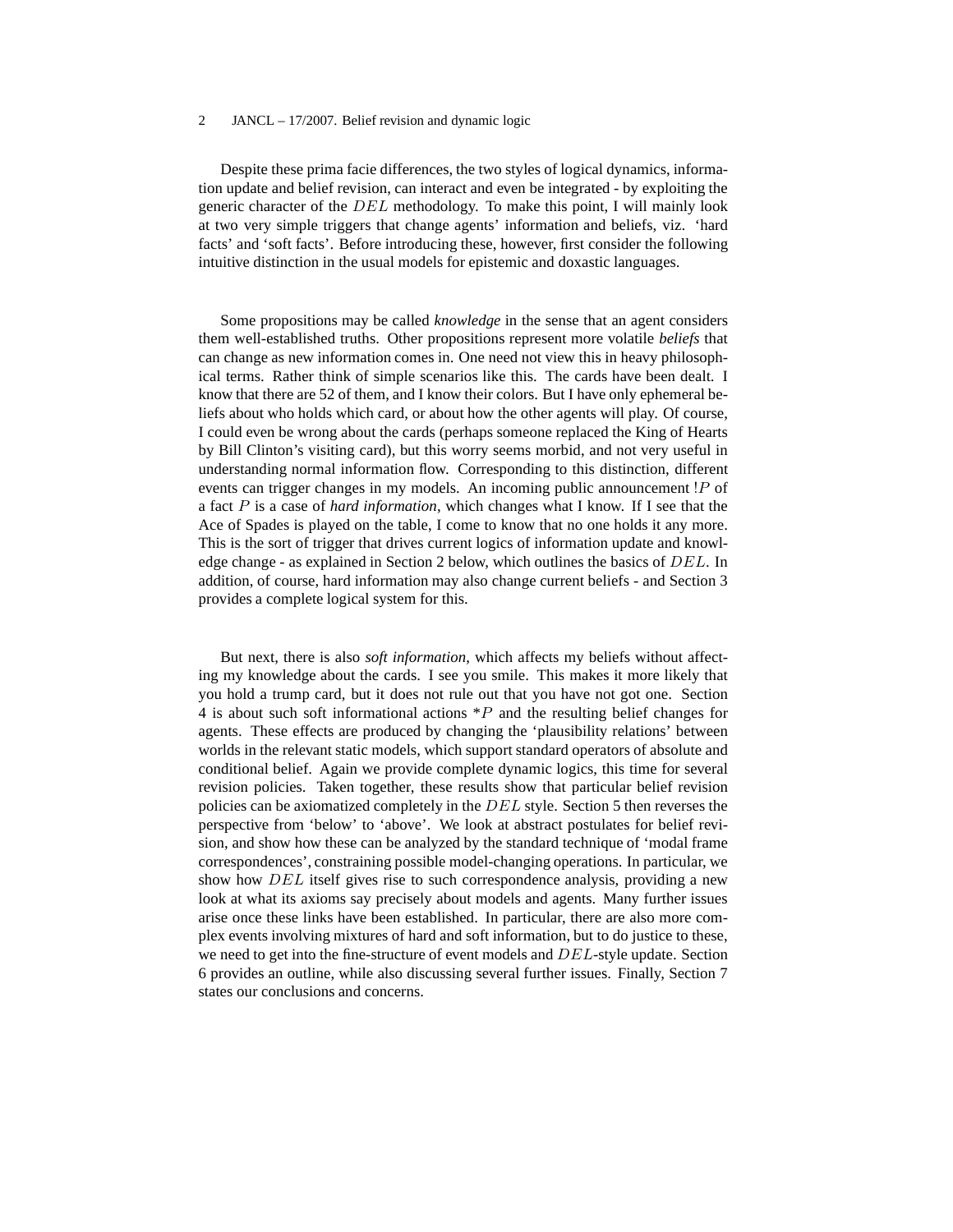## **2. Dynamic Logic of Public Announcements**

#### **2.1.** *Standard epistemic logic*

The syntax of epistemic logic has a classical propositional base with modal operators  $K_i\varphi$  ('i knows that  $\varphi$ ') and  $C_G\varphi$  (' $\varphi$  is common knowledge in group G'):

 $p \mid \neg \varphi \mid \varphi \vee \psi \mid K_i \varphi \mid C_G \varphi.$ 

We write  $\langle i \rangle \varphi$  for the dual modality  $K_i\varphi$ : 'agent i considers  $\varphi$  possible'. The dual of  $C_G\varphi$  is written  $\langle C_G \rangle \varphi$ . Models M for the language are triples  $(W, {\{\sim_i \mid i \in G\}} , V)$ , where W is a set of worlds, the  $\sim_i$  are binary accessibility relations between worlds, and  $V$  is a propositional valuation. One often takes these relations to be equivalence relations, though this is optional here. The epistemic truth conditions are as follows:

$$
\mathcal{M}, s \models K_i \varphi \text{ iff for all } t \text{ with } s \sim_i t : \mathcal{M}, t \models \varphi;
$$

 $\mathcal{M}, s \models C_G\varphi$  iff for all t that are reachable from s by some finite sequence of  $\sim_i$ steps ( $i \in G$ ):  $\mathcal{M}, t \models \varphi$ .

For complete epistemic logics over various model classes, see the standard literature (cf. [FAG 95]).

#### **2.2.** *Public announcement as world elimination*

Public announcements of true propositions P change the current model as follows:

For any model M, world s, and formula P true at s,  $(M|P, s)$  (M *relativized to*  $P$  *at*  $s$ ) is the submodel of  $M$  whose domain is the set  $\{t \in \mathcal{M} \mid \mathcal{M}, t \models P\}.$ 

As shown in Figure 1, one goes from  $\mathcal M$  to  $\mathcal M|P$ :



#### **Figure 1.**

Crucially, truth values of formulas may change in such an update step: most notably, because agents who did not know that  $P$  now do after the announcement. This truth value change can be quite subtle over time. Therefore, it is useful to keep track of it systematically in a suitable logical formalism. The language of *public announcement logic PAL* is the epistemic language with added action expressions: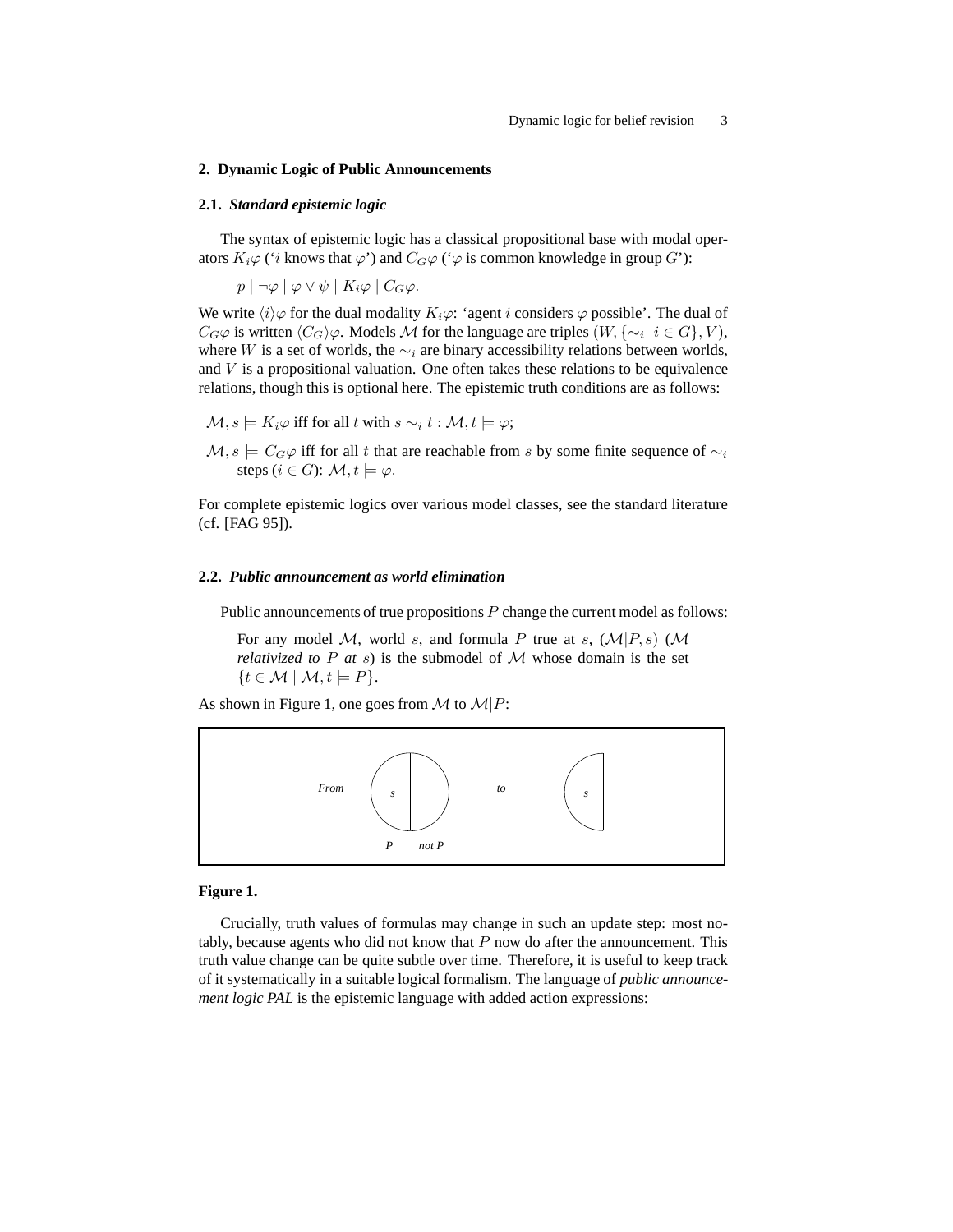Formulas  $P: p \mid \neg \varphi \mid \varphi \vee \psi \mid K_i \varphi \mid C_G \varphi \mid [A] \varphi$ Action expressions A: !P

The semantic clause for the dynamic action modality is as follows:

 $\mathcal{M}, s \models [!P] \varphi$  iff if  $\mathcal{M}, s \models P$ , then  $M | P, s \models \varphi$ .

Here is the complete logical calculus of information flow under public announcement (cf. [GER 99], [PLA 89]):

THEOREM 1. — PAL *without common knowledge is axiomatized completely by the usual laws of epistemic logic plus the following reduction axioms:*

$$
[!P]q \leftrightarrow (P \rightarrow q) \quad \text{for atomic facts } q
$$
  

$$
[!P] \neg \varphi \leftrightarrow (P \rightarrow \neg [!P] \varphi)
$$
  

$$
[!P] (\varphi \land \psi) \leftrightarrow ([!P] \varphi \land [!P] \psi)
$$
  

$$
[!P] K_i \varphi \leftrightarrow (P \rightarrow K_i [!P] \varphi)
$$

EXAMPLE 2 (SOUNDNESS OF REDUCTION AXIOMS). — We do the crucial final case of knowledge after announcement. This compares two models:  $(\mathcal{M}, s)$  and  $(\mathcal{M}|P, s)$  before and after the update. It helps to draw pictures relating these to understand the following proof. The formula  $[!P]K_i\varphi$  says that, in  $\mathcal{M}|P$ , all worlds  $\sim_i$ -accessible from s satisfy  $\varphi$ . The corresponding worlds in M are those worlds which are ∼i-accessible from s *and which satisfy* P. Moreover, given that truth values of formulas may change in an update step, the correct description of these worlds in M is not that that they satisfy  $\varphi$  (which they do in  $\mathcal{M}|P$ ), but rather  $[!P]\varphi$ : they become  $\varphi$  after the update. Finally, !P is a partial operation, as P has to be true for its public announcement. Thus, we need to make our assertion on the right conditional on !P being executable, i.e., P being true. Putting all this together,  $[!P]K_i\varphi$  says the same as  $P \to K_i(P \to |P|\varphi)$ . But given the effect of the operator [ $|P|$  for a partial operation, we can simplify this final formula to the equivalent  $P \to K_i [!P] \varphi$ .  $\Box$ 

This type of argument is at the same time a heuristic analysis of a reductive situation, and it explains all further reduction axioms that we will find in what follows.<sup>1</sup>

These elegant axioms analyze reasoning about effects of getting hard information, through observation, communication, or other reliable means. There are two major features to this approach. First, the analysis is *compositional*, breaking down the 'postconditions' behind the dynamic modalities  $[1P]$  recursively. Next, the dynamic 'reduction axioms' take every formula of our dynamic-epistemic language eventually

<sup>1</sup>. PAL was designed to reason about what people tell each other, and it is quite successful in that. Yet it has no explicit axioms relating different agents. The 'social' character only shows in its syntax of complex formulas with iterations. It is highlighted much more by new notions of group knowledge: cf. the discussion of common knowledge later on.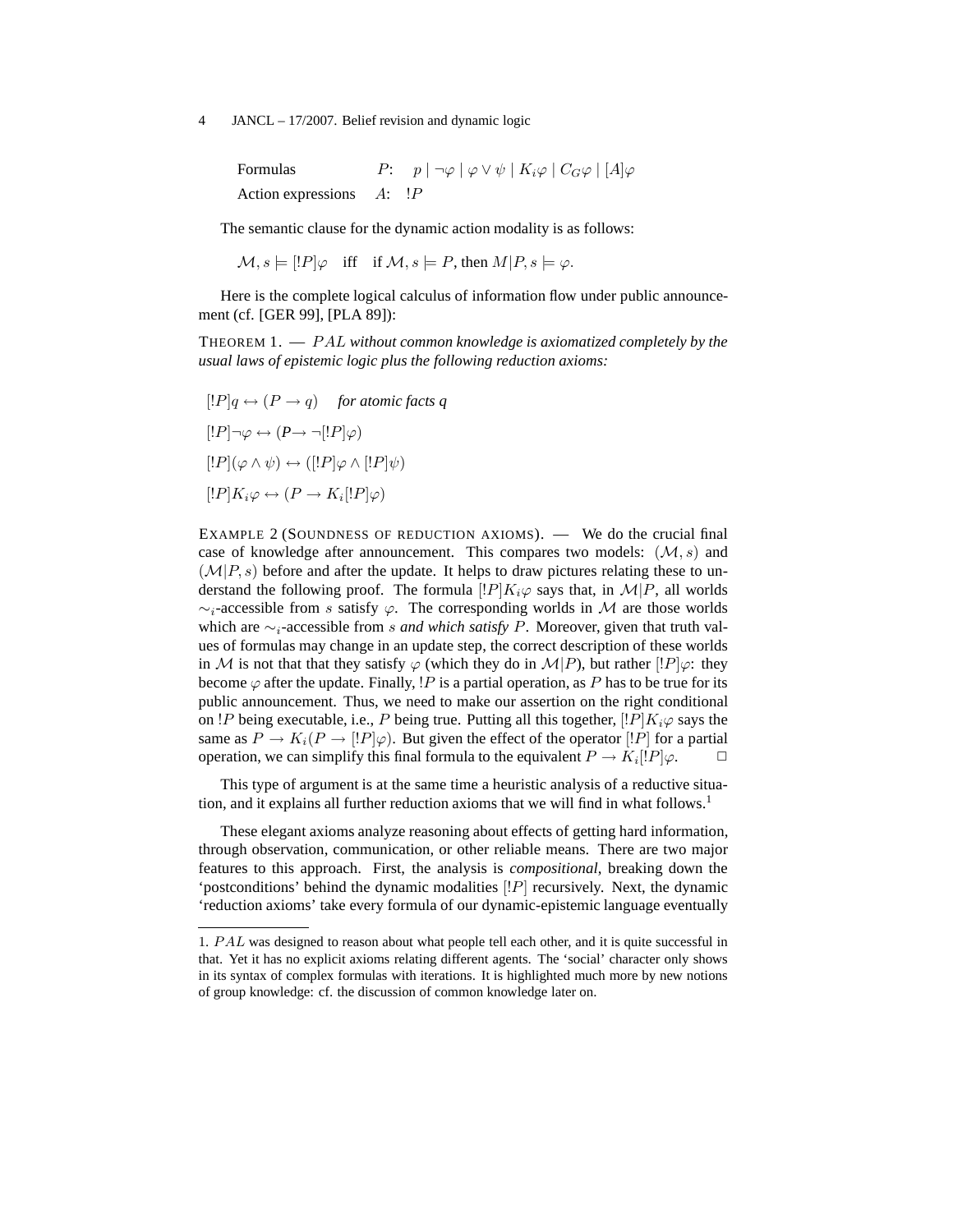to an equivalent formula inside the static pure epistemic language. In terms of models, this means that the current static model already contains all information about what might happen when agents communicate what they know. This feature places a constraint on the static base language: it has to be rich enough to allow for *pre-encoding* - just as, e.g., conditionals pre-encode tendencies toward future actions of belief revision. Phrased in a slogan: 'The epistemic/doxastic present already contains the epistemic future'. In terms of the logic, the reduction procedure means that PAL is *decidable*, since this is true for its static epistemic base language. There is much more to PAL, including a bisimulation-based model theory, and issues of expressive power and computational complexity. Some of this will be relevant below. Cf. [BEN 06b] for a survey of open problems.

## **2.3.** *The DEL methodology*

Theorem 1 demonstrates the general DEL methodology in a nut-shell, as it can be used, in principle, to 'dynamify' any given logical system. First, one chooses a static language and matching models that represent information states for groups of agents. Next one analyzes the relevant information-carrying events as updates changing these models. These events are then described explicitly in a dynamic extension of the language, which can also state the effects of events in terms of propositions that hold after their occurrence. This adds a dynamic superstructure over a more traditional substructure. The resulting logics have a two-tier set-up:

static base logic——dynamic extension

At the static level, one gets a complete axiom system for whatever models one has chosen. But on top of that, there is a set of dynamic *reduction axioms* for effects of events. In cases where this works, every formula is equivalent to a static one - and hence, if the static base logic is decidable, so is its dynamic extension.<sup>2</sup>

In principle, this design of dynamic epistemic logics is modular, and independent from any specific properties of the static models and their language. In particular, the reduction axioms for  $PAL$  do not depend on any assumption about epistemic accessibility relations. Hence Theorem 1 holds just as well if the underlying models are arbitrary, validating the minimal logic  $K$ , serving as some minimal logic of belief. Indeed, this is how some core texts on DEL set up their logic systems from the start cf. Section 2.5 for further details. Thus, in what follows, we shall concentrate mostly on the dynamic superstructure.

Nevertheless, some interplay between static and dynamic structure does occur.

## EXAMPLE 3. — *Preserving frame conditions*

Suppose we impose relational conditions on base models, like epistemic accessibilities

<sup>2</sup>. This reduction does not settle computational complexity: translation via the axioms may increase formula length exponentially. But in fact (cf. [LUT 06]), for PAL, the complexity of satisfiability remains that of epistemic logic, viz. Pspace-complete.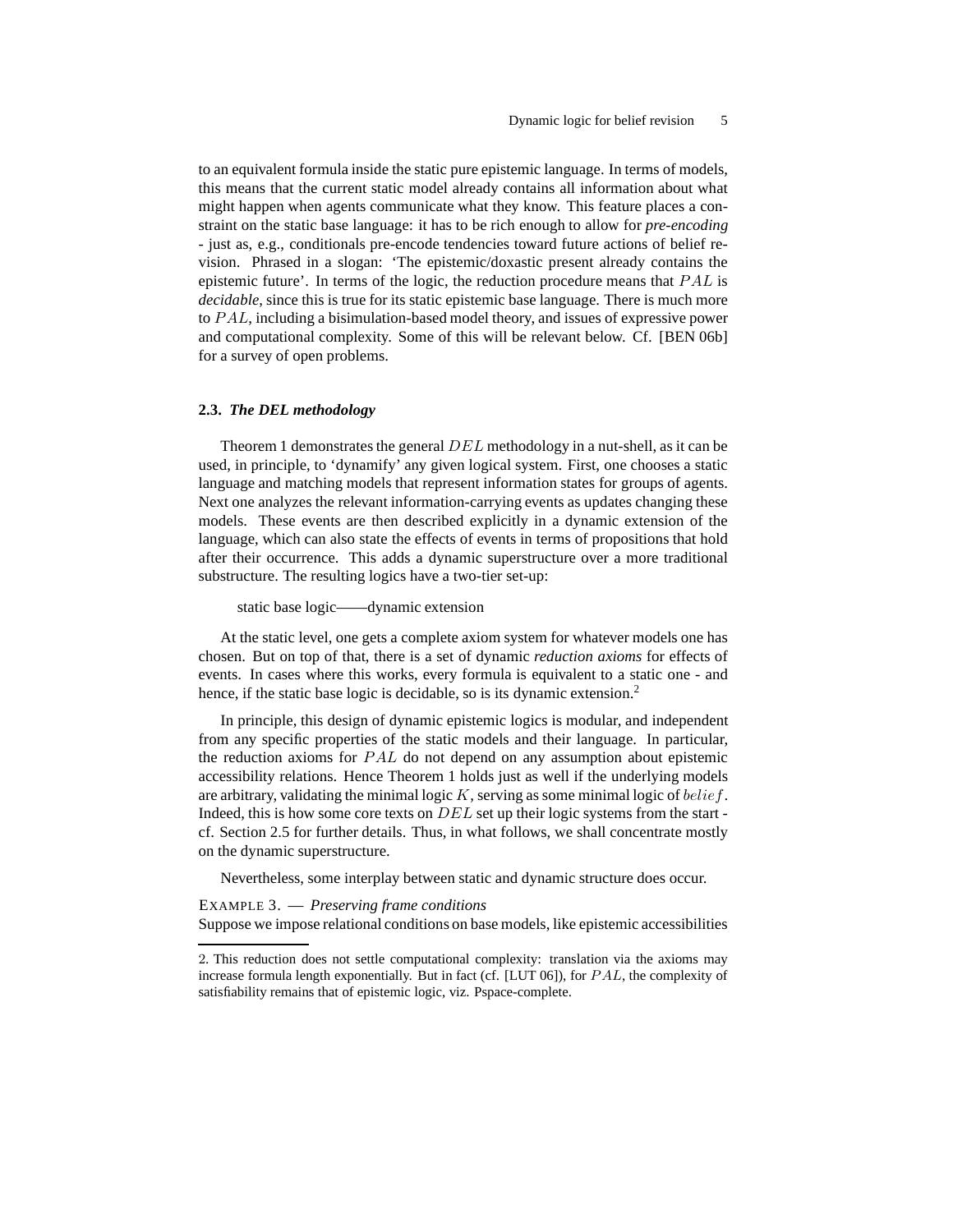being equivalence relations. This gives a matching constraint on the update mechanism: it should *preserve these frame conditions*. For equivalence relations, and other conditions defined by universal first-order formulas, this is guaranteed by passing to submodels as above. The more general 'product update' of Section 6, however, outputs submodels of direct products of given models. In that case, the only first-order frame conditions that are guaranteed to be preserved are those definable as *universal Horn sentences.* Reflexivity, symmetry, and transitivity are indeed of the latter special form, but a non-Horn universal frame condition like *linearity* of an accessibility ordering is not, and may be lost. [KOO 05] has some further technical investigation.  $\Box$ 

# EXAMPLE 4. — *Enriching the base language to obtain reduction axioms*

Suppose that we add a new epistemic operator to our base language, say common knowledge. In this case, it turns out that there is no reduction axiom for formulas [ $P|C_G\varphi$ . To get one, we need to enrich the standard language of epistemic logic with a new notion of *conditional common knowledge*

 $C_G(P,\varphi),$ 

stating that  $\varphi$  is true in all worlds reachable via some finite path of accessibilities running entirely through worlds satisfying P. Plain  $C_G\varphi$  is a special case of this, viz.  $C_G(True, \varphi)$ . Once we have this new operator, we can formulate the following valid reduction axiom for common knowledge in PAL:

 $[!P]C_G\varphi \leftrightarrow C_G(P,[!P]\varphi)$ 

Note the role of the  $[P!] \varphi$  in the consequent here. On the left, we are looking at worlds which satisfy the formula  $\varphi$  in  $\mathcal{M}|P$ , after the update for !P. But these correspond to worlds satisfying the 'look-ahead formula'  $[!P]\varphi$  in the original model  $M$ . Conditional common knowledge is not definable in the basic epistemic language - but it is bisimulation-invariant, and existing completeness proofs are easily adapted. On this extended base, we have a valid general reduction axiom extending PAL. Note that we have a richer base language now, so we must have reduction axioms that work for the new stronger form of common knowledge, not just  $C_G\varphi$ . The next axiom shows that the hierarchy stops here ([BEN 06d]):  $\square$ 

THEOREM 5. — PAL *with conditional common knowledge is axiomatized completely by adding the reduction law*  $[!P]C_G(\varphi, \psi) \leftrightarrow C_G(P \wedge [!P] \varphi, [!P] \psi)$ *.* 

Conditional common knowledge  $C_G(P, \varphi)$  is again a way of *pre-encoding*, in the current model, common knowledge that would obtain after the fact P is learnt.

#### **2.4.** *Some semantic core facts about* PAL

We now briefly review a few semantic peculiarities of PAL, which are essential to understanding later dynamic logics in the same mold.

*Changes in truth value and persistence* Typically, incoming information does not change atomic facts, but it does change knowledge or ignorance of agents. The result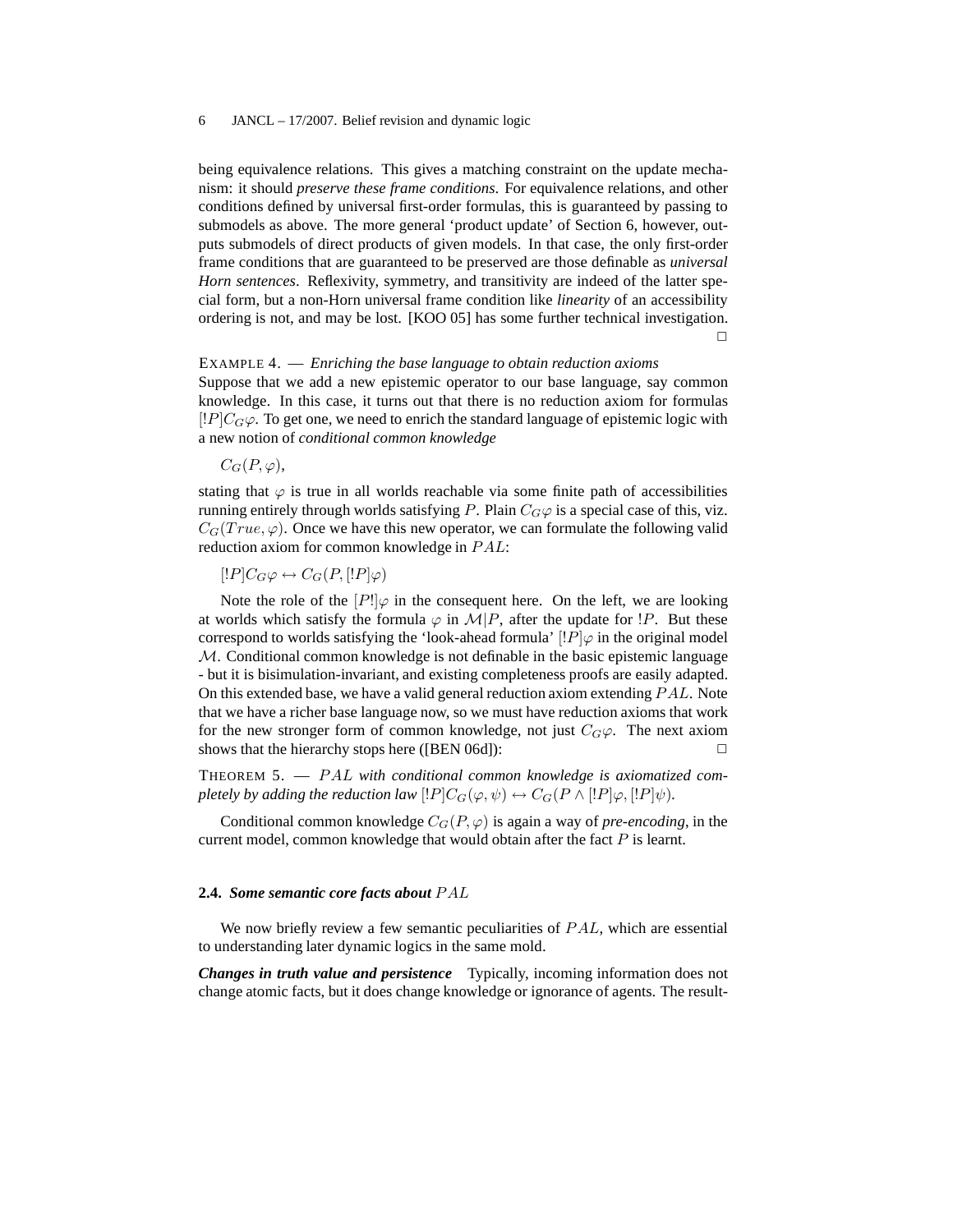ing truth value changes in assertions of the form  $K_i\varphi$  or  $C_G\varphi$  can be subtle, and the point of the dynamic-epistemic language is precisely to keep track of these. Some true statements even have the perverse feature of becoming false upon their announcement. An example is the Moore-type assertion:

 $\neg K_i p \wedge p$  'you don't know it, but p'

Upon its announcement, the fact  $p$  becomes common knowledge, thus falsifying the first conjunct. But other assertions have the property that, when truly announced, they do become common knowledge. This holds, e.g., for all formulas of the form

 $(\neg)p,(\neg)q,... \mid \varphi \wedge \psi \mid \varphi \vee \psi \mid K_i\varphi \mid C_G\varphi$ 

In particular, PAL has an obvious sublogic where one only announces factual assertions without any epistemic operators. In that case, every announcement !P produces common knowledge of P, and the reduction process gets much simpler.

*Conditionals as dynamic modalities* The reduction axiom

 $[!P]K_i\varphi \leftrightarrow P \to K_i[!P]\varphi$ 

is actually equivalent to another form, as we saw in our Soundness argument:

 $[!P]K_i\varphi \to P \to K_i(P \to [!P]\varphi)$ 

The antecedent  $P$  on the right just states the precondition for a true announcement of P. The rest of the axiom then says that the following two perspectives are equivalent:

(a) knowing that  $\varphi$  once we have added the information that P,

(b) knowing the conditional that P implies  $\varphi$ , where again,

[ $|P|\varphi$  describes  $\varphi$ 's truth after the update.

Here, and later on, the distinction between  $\varphi$  and  $[!P]\varphi$  is negligible as long as  $\varphi$ is a non-epistemic factual statement. In that case, axioms reduce to simpler versions.<sup>3</sup>

The idea that a conditional  $A \Rightarrow B$  resembles a dynamic modality [ $|A|B$  is old folklore. In the PAL setting, two obvious principles then come straight from the minimal modal axioms:

FACT 6. — The following laws are valid for the dynamic announcement conditional:

(a) Conjunction of Consequents ( $A \Rightarrow B, A \Rightarrow C$  imply  $A \Rightarrow B \wedge C$ )

(b) Upward Monotonicity in the Consequent ( $A\Rightarrow B$  implies  $A\Rightarrow B\vee C$ ).

But counter-examples exist with concrete dynamic update models for

(c) Reflexivity, Downward Monotonicity in Antecedents, Disjunction

of Antecedents, Cautious Transitivity, and Cautious Monotonicity.

<sup>3</sup>. There is an analogy here with the 'Ramsey Test' for conditionals in terms of belief revision. But, our axioms rather ask to which extent a conditional assertion in the changed model can still be defined in terms of some related conditional true in the original model.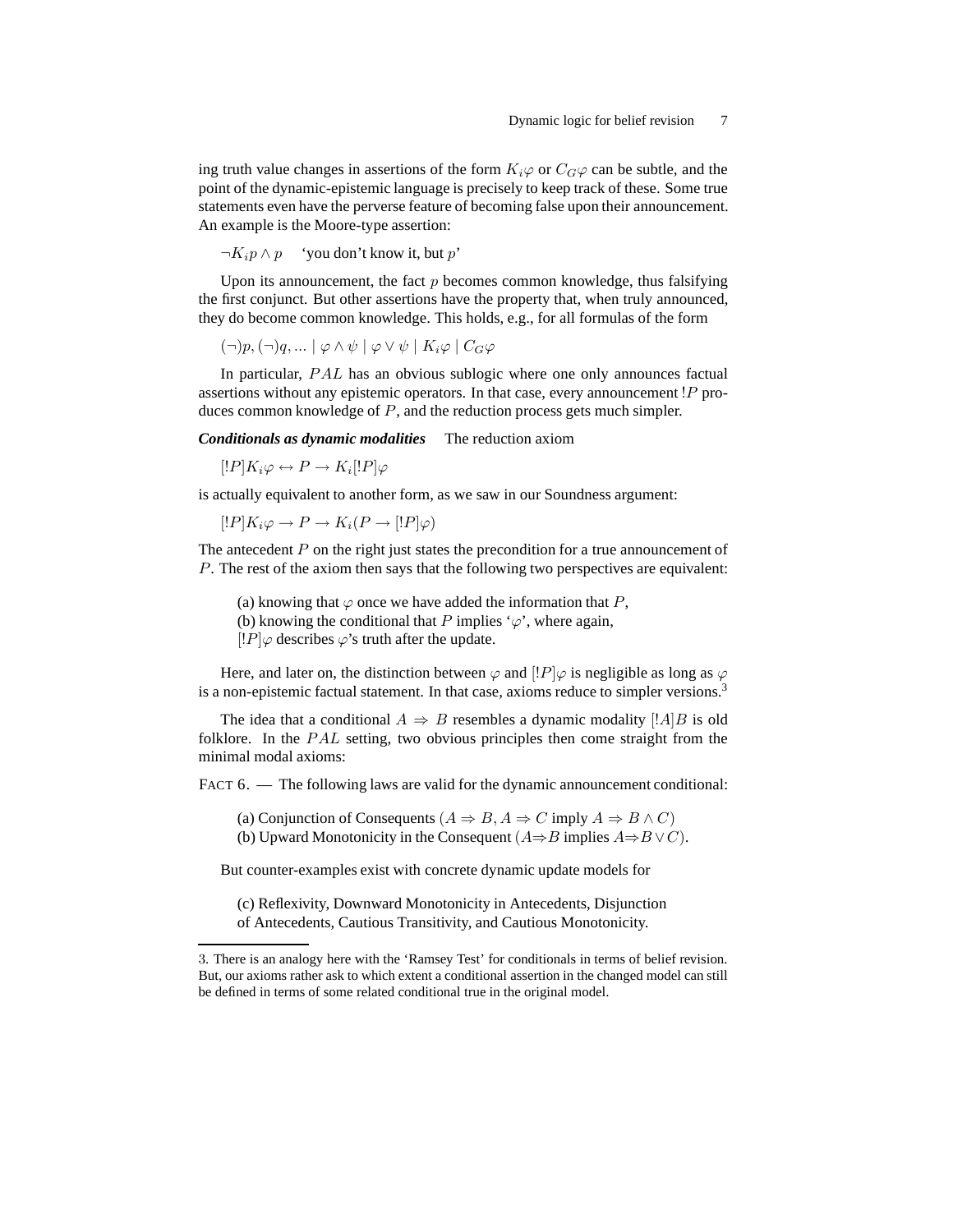Even so, there are also some new conditional validities in the system, witness the non-standard but intriguing conditional law  $(A \Rightarrow (B \Rightarrow C)) \leftrightarrow ((A \Rightarrow B) \Rightarrow$  $C$ ) which would correspond to the iteration principle in the following subsection. As mentioned before, with just non-epistemic antecedents and consequents, update changes no truth values, and the conditional is an ordinary modal implication. We leave the complete logic of these dynamic update conditionals as an open question.<sup>4</sup>

*Iteration* Assertions can be iterated to form longer conversations, games, etcetera. The language of PAL describes this by stacking modal operators, as in

 $[!A][!B]\varphi$ 

But the logic has an interesting valid principle saying that the effect of two consecutive assertions can also be achieved by making just one:

FACT 7. —  $[|A|][B]\varphi \leftrightarrow [!(A \wedge [A!]B)]\varphi$  is a valid principle of PAL.

Indeed, this principle is *schematically valid*, in that each of its substitution instances is also a validity. Schematic validity is not a feature of all PAL-axioms, however, witness the earlier reduction axiom for atomic propositions

 $[!P]q \leftrightarrow P \to q$ 

which definitely does not work when we replace  $q$  by an arbitrary epistemic formula. But the reduction axioms for the logical operations are schematically valid. It is not known if the schematic validities of PAL are axiomatizable, let alone decidable.

The natural next step in studying iteration would be to allow complex instructions for conversation, using three well-known operations on computer programs:

(a) sequential composition ;

(b) guarded choice IF ... THEN... ELSE....

(c) guarded iterations WHILE... DO...

We crucially say things in a certain order, what we say may depend on circumstances, and we may have to keep repeating assertions until some intended effect obtains, as in flattery or threats. This richer language of conversation has a simple syntax and semantics, resembling that of propositional dynamic logic PDL - and it is still like  $PAL$  in crucial ways. E.g., its formulas are all invariant for epistemic bisimulation. But there is a surprise in terms of the complexity of validity ([MIL 05]):

THEOREM 8. — PAL *with all* PDL *program operations added to the action part of the language is undecidable, and even non-axiomatizable.*

<sup>4</sup>. With the full language of PAL again, [BEN 03] provides a complete description of the abstract structural rules that are valid for dynamic inference.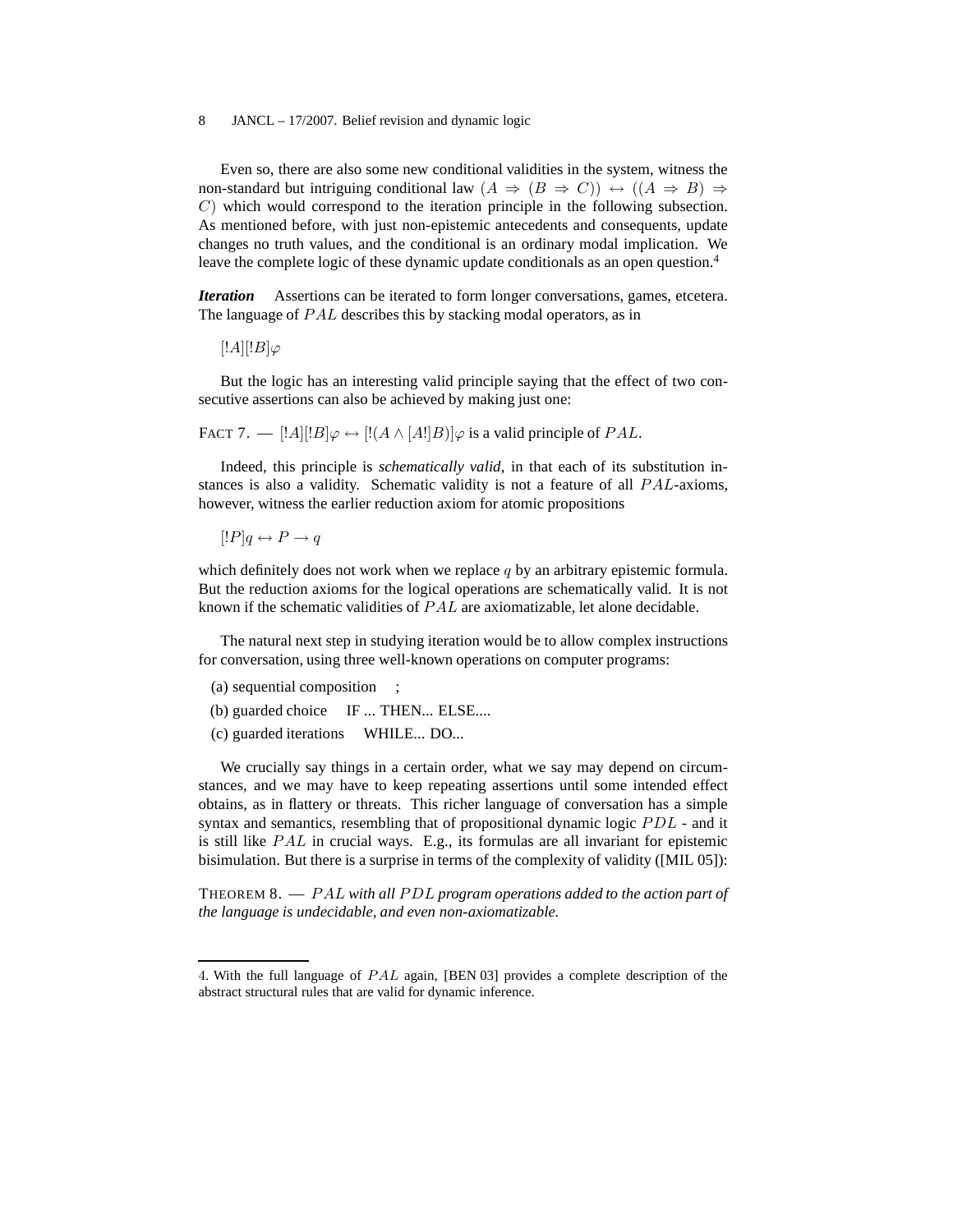## **2.5.** *From knowledge to belief*

We have described the logic of public announcement in terms of *knowledge*. While this is convenient for some examples, it also has a disadvantage, as it may suggest that the approach is peculiar to knowledge. This is not so at all. Everything we have said about PAL works just as well when we read the  $K_i\varphi$  as operators of *belief*:

 $[!P]B_i\varphi \leftrightarrow P \to B_i[!P]\varphi$ 

Indeed, for most applications of the framework, as we have noted before, the best reading of the relevant epistemic operator may be something like this:

"to the best of my information ..."

In this case, we simply drop the requirement that accessibility for agents should be an equivalence relation. For instance, the following generalized model shows how a fact p can be true while the agent believes mistakenly that  $\neg p$ :



# **Figure 2.**

With this view of doxastic modalities, the whole machinery of  $DEL$  works exactly as before. In the next Section, we analyze the belief version a bit more in detail, adding some fine-structure. Later on, we will also look at update systems where we have *two modal operators*: one stricter for knowledge, one more easy to satisfy for belief. This set-up does not seem to add deep new issues (though compare the discussion in [DIT 06]), but it is a great convenience in practice.

We have discussed the simple dynamic-epistemic logic of public announcements in great detail. This is not so much for its intrinsic importance, but as an illustration of our general methodology, and the logical issues that it raises. In Section 6, we will take a brief look at more complex DEL-style systems with arbitrary informational events and the more complex mechanism of '*product update*' (cf. [BAL 98], [DIT 07], [BEN 06d]). But the simple background of public announcement suffices for our main goal in this paper: the intended extensions to belief revision, which we will now develop at much greater speed.

#### **3. Belief Change under Hard Information**

#### **3.1.** *A problem with eliminative belief revision*

Redraw the preceding belief model, now with knowledge and belief combined. In the actual world x, p is the case, and I do not know if p, but I believe that  $\neg p$ :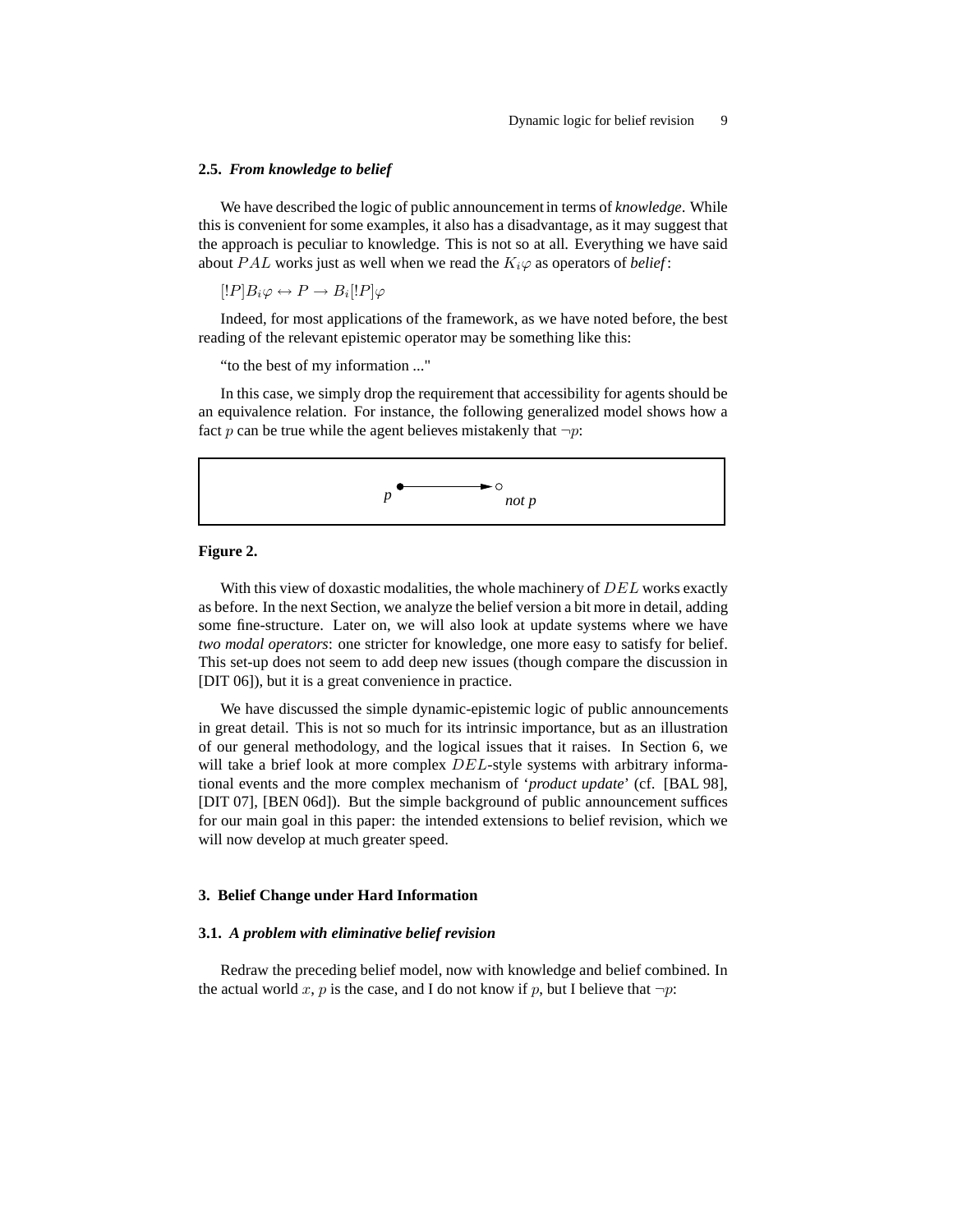

**Figure 3.**

Now here is a problem with eliminative update: PAL as it stands does not do true belief revision. A 'hard announcement'  $\mathfrak{p}$  of the real situation would turn this initial situation into the one-world model  $\{x\}$  with an *empty* doxastic accessibility relation - where I believe that p, but even  $B\perp \ldots$  But that is not what we want: I should just come to (know and) believe that  $p!$  Here is a solution.

## **3.2.** *World comparison and conditional belief*

*Models* A richer view of belief follows the intuition that we believe those things that hold in the 'best' or 'most relevant' worlds epistemically accessible to us. I believe that this train will take me home on time, even though I do not know *stricto sensu* that it will not suddenly fly away from the tracks as in "Back to the Future, Part III". But the worlds where it stays on track are more plausible than those where it flies, and among the latter, those where it arrives on time are more plausible than those where it does not. Static models for this situation are of the form

 $\mathcal{M} = (W, \{\leqslant_{i,s}\}_{i \in I}, V)$ 

where the  $\leq i,s$  are ternary comparison relations for agents, read as follows,

 $\leq i,s$  xy: in world s, agent i considers x at least as plausible as y

Models like this have been proposed by many authors, starting with the work of Lewis in conditional logic, all the way to the 'graded models' of [SPO 88], and [SHO 88] on generalized preference relations in AI. One can impose several mathematical conditions on the relations  $\lambda xy$ .  $\leq_{i,s} xy$ , depending on their intuitive reading. The minimum found with [BUR 84], and [VEL 85] is *reflexivity* and *transitivity*. [LEW 73] also imposes *connectedness*: worlds either precede each other, or they have the same predecessors and successors. The latter condition yields the well-known geometrical systems of 'nested spheres'. As before with epistemic models, our dynamic analysis works largely independently from such formal design decisions, important though they may be when fine-tuning to specific applications.

*Languages and logics* One can interpret many new logical operators in this comparative order structure. In what follows, we choose the intuitive 'minimality' formulations, even though these must (and can) be modified somewhat in models allowing infinite descent in the ordering. First of all, there is plain belief:

 $\mathcal{M}, s \models B_i \varphi$  iff  $\mathcal{M}, t \models \varphi$  for all worlds t which are minimal for the ordering  $\lambda xy. \leq_{i,s} xy$ .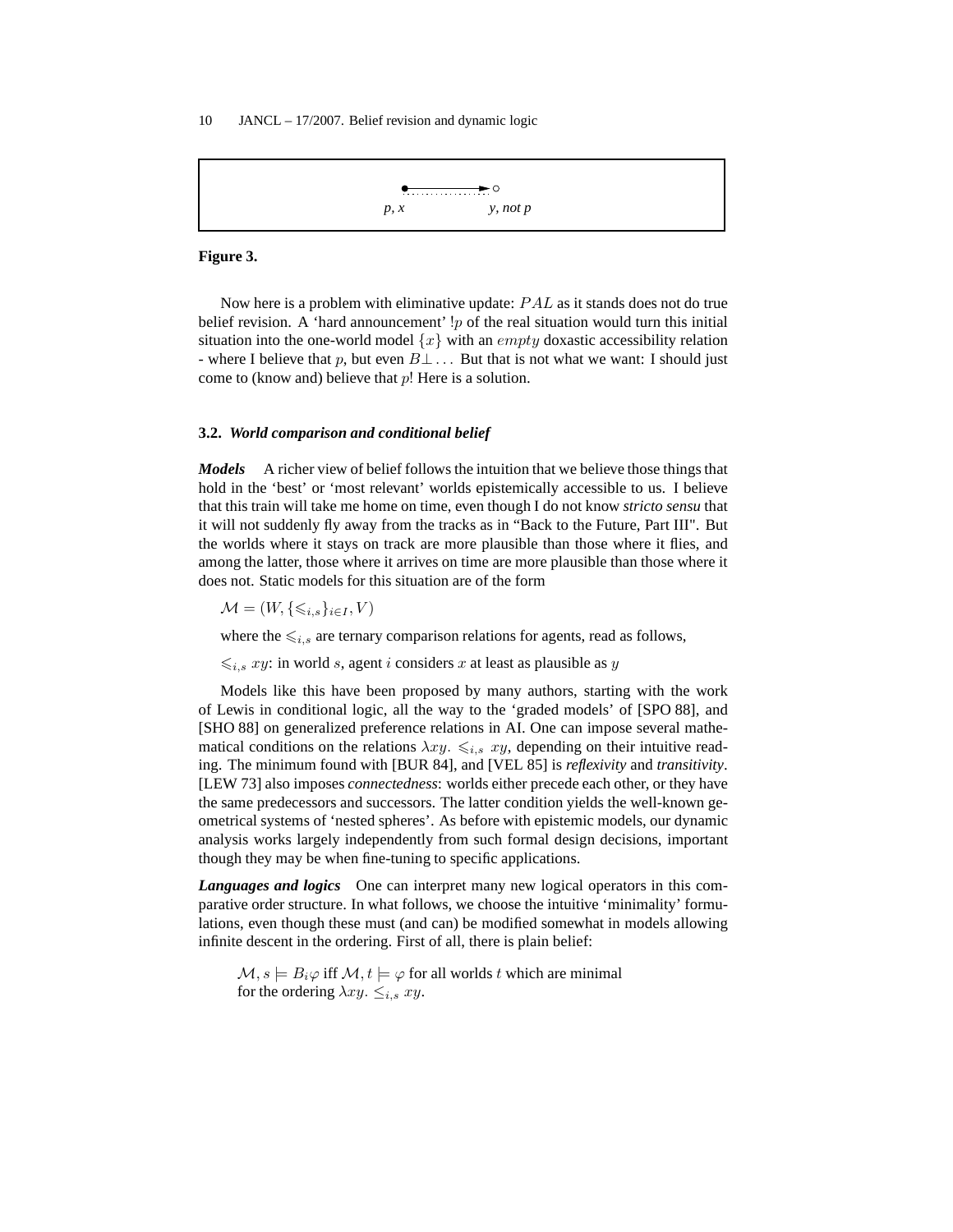But the more general notion is that of a *conditional belief* :

 $\mathcal{M}, s \models B_i(\varphi|\psi)$  iff  $\mathcal{M}, t \models \varphi$  for all worlds t which are minimal for  $\lambda xy. \leq_{i,s} xy$  in the set  $\{u \mid \mathcal{M}, u \models \psi\}.$ 

Conditional beliefs *pre-encode* beliefs that we would have *if* we learnt certain things. The formal analogy with conditionals is this. A conditional  $C \Rightarrow D$  says that D is true in the minimal worlds where C is true (as measured by some comparison order on worlds). This is exactly the above  $B_i(D|C)$ . Indeed, on the reflexive transitive models for the conditional language,  $B_i(\varphi|\psi)$  satisfies just the axioms of the minimal conditional logic listed in the note below.<sup>5</sup>

## REMARK 9. — *Pre-encoding once more*

This is a good moment to take the technical side of 'pre-encoding' a bit further. A conditional belief  $B_i(\varphi|\psi)$  does not quite tell us what we would believe if we learnt the antecedent. For, the action of learning the antecedent  $\psi$  *changes the current model* M, and hence the truth value of the consequent  $\varphi$  might change. The reason is that the modalities occurring in  $\varphi$  may range over different worlds in the models M and  $\mathcal{M}|\psi$ . This is a well-known phenomenon in many areas of logic. E.g., the relativized quantifier in "All mothers have daughters" does not say that, if we relativize to the subset of mothers, all of them have daughters who are mothers themselves.<sup>6</sup>

## REMARK 10. — *Richer modal languages*

Next, one can also interpret richer modal languages on these models. E.g., the idea of a 'best' world really induces a *binary* relation 'best<sub>i</sub>' between worlds s and t:

*t is minimal in*  $\lambda xy. \leq_{i,s} xy$ 

One could introduce a modality for this in the style of propositional dynamic logic (in conditional logic, this is like having a world dependent 'selection function'), and the above belief modality  $B_i\varphi$  would then be read as follows:

 $[best_i]B_i\varphi$ 

Even more powerful modal preference languages are under development today.<sup>7</sup>  $\Box$ 

<sup>5. (</sup>a)  $A \Rightarrow A$ , (b)  $A \Rightarrow B$  implies  $A \Rightarrow B \lor C$ , (c)  $A \Rightarrow B$ ,  $A \Rightarrow C$  imply  $A \Rightarrow B \land C$ , (d)  $A \Rightarrow B, C \Rightarrow B$  imply  $(A \lor C) \Rightarrow B$ , (e)  $A \Rightarrow B, A \Rightarrow C$  imply  $(A \land B) \Rightarrow C$ .

<sup>6.</sup> Standard modal languages can talk about a definable submodel  $\{s \text{ in } \mathcal{M} | \mathcal{M}, s \models P\}$  by means of syntactic relativization, replacing modalities  $\langle \rangle, \Box$  by  $\langle \rangle(P \land ..., \Box(P \rightarrow ..., \text{respec-})$ tively. But this trick does not always work. E.g., the above unary belief modality defined as truth in all best worlds cannot be relativized using any such simple trick (to prove this impossibility requires some delicate model-theoretic reasoning). In such a setting, one really has to introduce an explicit new operator of conditional belief to help with this purpose.

<sup>7</sup>. One can be more radical than these still rather traditional approaches. The 'parametrized' binary ordering in our models supports a two-dimensional format  $\mathcal{M}, s, x \models \langle pref \rangle_i \varphi$  iff for some  $y \leq_{i,s} x : \mathcal{M}, y \models \varphi$ . [BOU 94], [BEN 06e], [BEN 07], [BEN 06c] show how the resulting modal preference languages extend conditional logic and make its properties much more perspicuous. They also add the right expressive power needed to deal with more complex uses of preference relations, like those found in theories of action and games.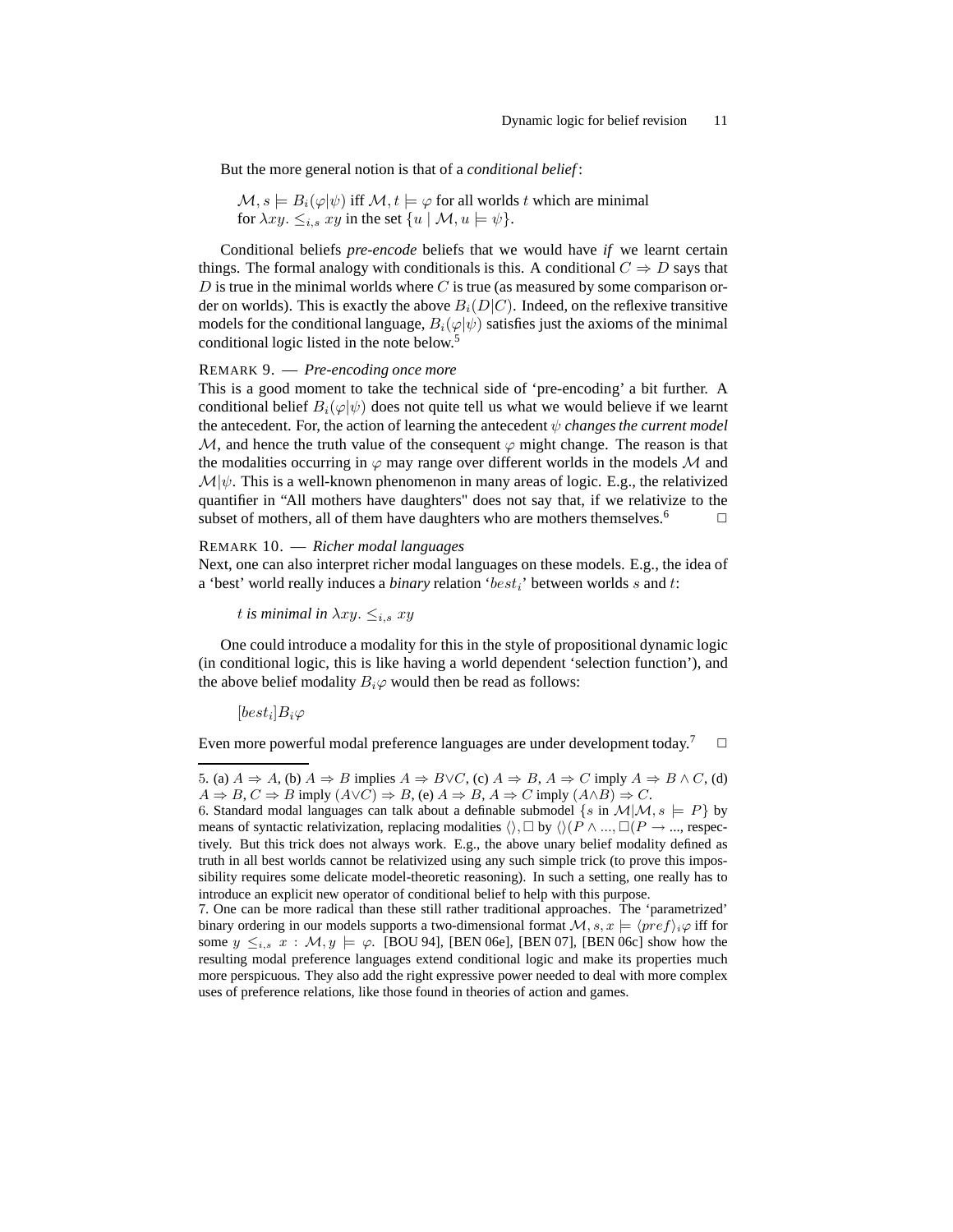## **3.3.** *Dynamic logic of belief change under hard information*

Now we are in a position to present our first new dynamic logic of belief revision. It arises from putting together the earlier logic PAL with static models for conditional belief. Our first language in this setting again takes public announcements !P of true propositions P. It is a simple exercise to check one immediate reduction axiom:

FACT 11. — The following formula is valid in our semantics for beliefs that are acquired after some hard fact has been announced:

 $[!P]B_i\varphi \leftrightarrow (P \rightarrow B_i([!P]\varphi|P))$ 

This is much like the PAL reduction law for knowledge under public announcement. This is correct, as the formal structure of the recursion is the same in both cases. Again, to keep the complete dynamic language in harmony, we also need a reduction axiom for conditional beliefs which stays inside the language as we have it now:

THEOREM 12. — *The logic of conditional belief under public announcements is axiomatized completely by*

- *(a) any complete static logic for the model class chosen,*
- *(b) the* PAL *reduction axioms for atomic facts and Boolean operations,*
- *(c) the following reduction axiom for conditional beliefs:*
- $[!P]B_i(\varphi|\psi) \leftrightarrow P \rightarrow B_i([!P]\varphi|P \wedge [!P]\psi)$

PROOF. — This result is obvious, once we see the soundness of the new axiom. On the left hand side, it says that in a model  $(M|P, s)$ ,  $\varphi$  is true in the best  $\psi$ -worlds. With the usual precondition for the announcement, on the right-hand side, it says that in  $(M, s)$ , the best worlds that are P now and will become  $\psi$  after announcing that P, will also become  $\varphi$  after announcing P. This is indeed equivalent.

## **3.4.** *Combining knowledge and belief*

It is easy to combine the preceding systems. We take epistemic models as before for the  $K_i$ -operators, and think of the plausibility orders  $\leq_i$  for absolute or conditional beliefs  $B_i\varphi, B_i(\varphi|\psi)$  as ordering the epistemic equivalence classes of  $\sim_i$  for each agent  $i$ . The extended dynamic language with announcements  $P$  will then record how both knowledge and belief of agents change as hard facts come in.

# **4. Belief change under soft information**

#### **4.1.** *Revision as relation change*

Even in the above version with conditional beliefs, systems of public announcement do not perform genuine belief revision in its most general form. Consider the earlier model in whose actual world x, I believe that  $\neg p$ , though p is in fact the case: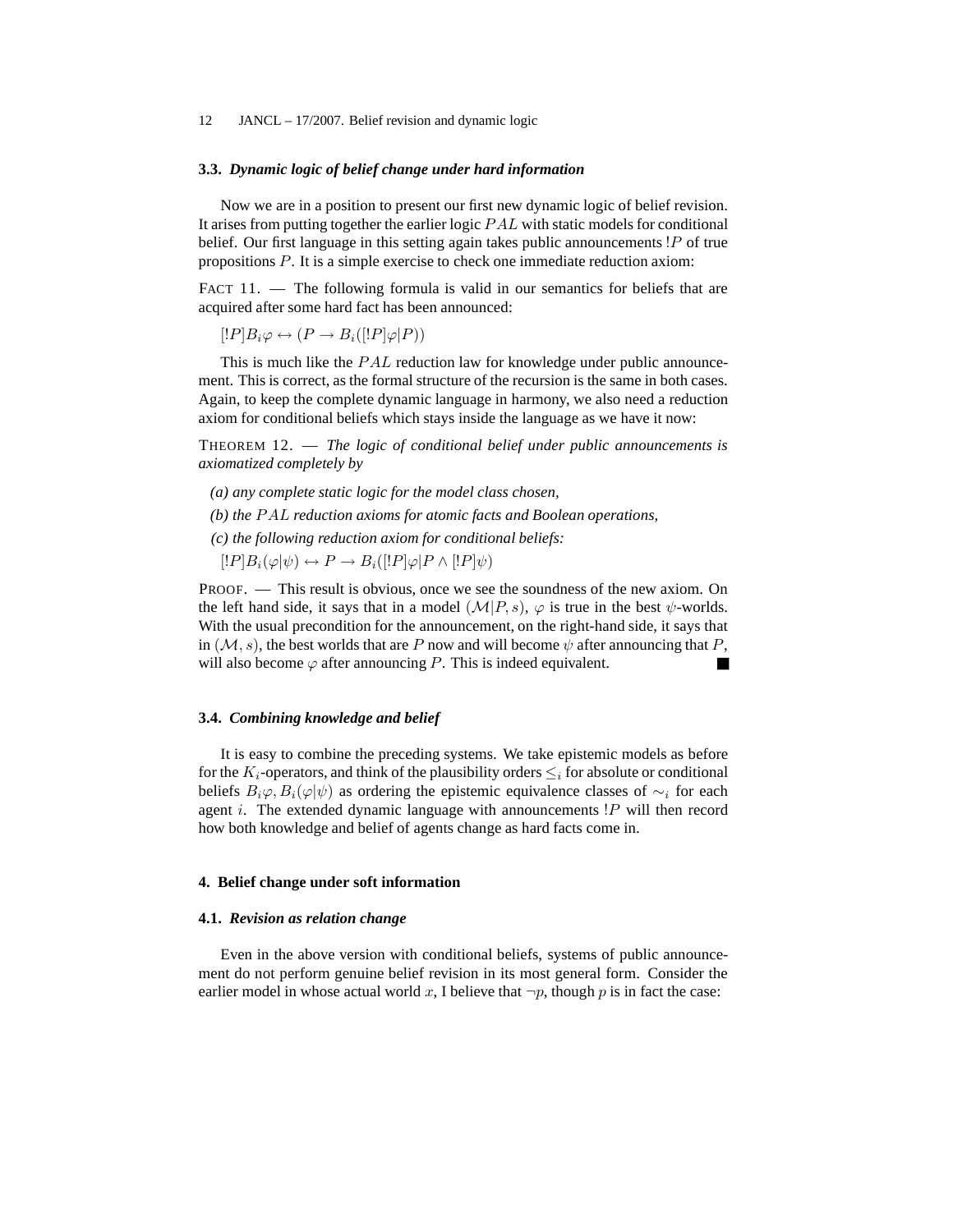

# **Figure 4.**

An announcement !p turns this into the one-world model  $\{x\}$  where I believe that p, but there is no way back. Nothing can *undo* my belief in p, since the  $\neg p$ -world has disappeared. Thus, we need a new idea for scenarios where beliefs can change back and forth. Indeed, often, the trigger for belief revision is 'softer' than a call for world elimination, introducing just a greater 'preference' for *p*-worlds, without totally abandoning the others. A typical example is the treatment of conditional assertions A ⇒ B as *default rules* (cf. [VEL 96]). Accepting a default rule does not say that all A-worlds must now be B-worlds. It rather says that the 'exceptional'  $A \wedge \neg B$ -worlds are to be considered less plausible, or less relevant. This 'soft information' does not eliminate worlds, it rather *changes the ordering* of the existing worlds. For instance, one of Veltman's rules does the following - stated in our notation, and suppressing agent indices which do not really matter for the idea:

(⇑) Lexicographic upgrade

 $\Uparrow P$  is an instruction for replacing the current ordering relation  $\leq$  between worlds by the following: *all* P*-worlds become better than all* ¬P*-worlds, and within those two zones, the old ordering remains.*

This is just the lexicographic policy for relational belief revision of [ROT 06]. This move is like a social revolution where some underclass  $P$  now becomes the upper class. The outcomes of policy  $\Uparrow P$  are easy to picture - and lexicographic ordering is indeed a key notion in many theories of preference along dimensions.

*Policies and uptake scenarios* Belief revision theory allows for different policies of change, as agents may differ in the entrenchment of their old beliefs versus the new ones. Another re-ordering of world plausibility is this. Macchiavellistically, one just co-opts the leaders of the underclass, leaving the further social order unchanged:

- (↑) Elite change
- $\uparrow$ P replaces the current ordering relation  $\leq$  by the following: *the best* P*-worlds come on top, but apart from that, the old ordering remains.*

One can think of revision policies as persistent habits of an agent over time. But they can also be more local 'types of response' to particular inputs. Speech act theories distinguish between incoming information per se (what is said) and the 'uptake', the way in which the recipient reacts to them. In that sense, the 'softness' of our scenarios for  $P$  might be in the response, rather than in the signal itself.<sup>8</sup>

<sup>8</sup>. Diversity of policies is sometimes seen as a hallmark of the 'non-logicality' - and messiness - of belief revision. But legitimate diversity occurs even with inference and information update, once we consider agents with bounded rationality: cf. [BEN 04], [LIU 06a].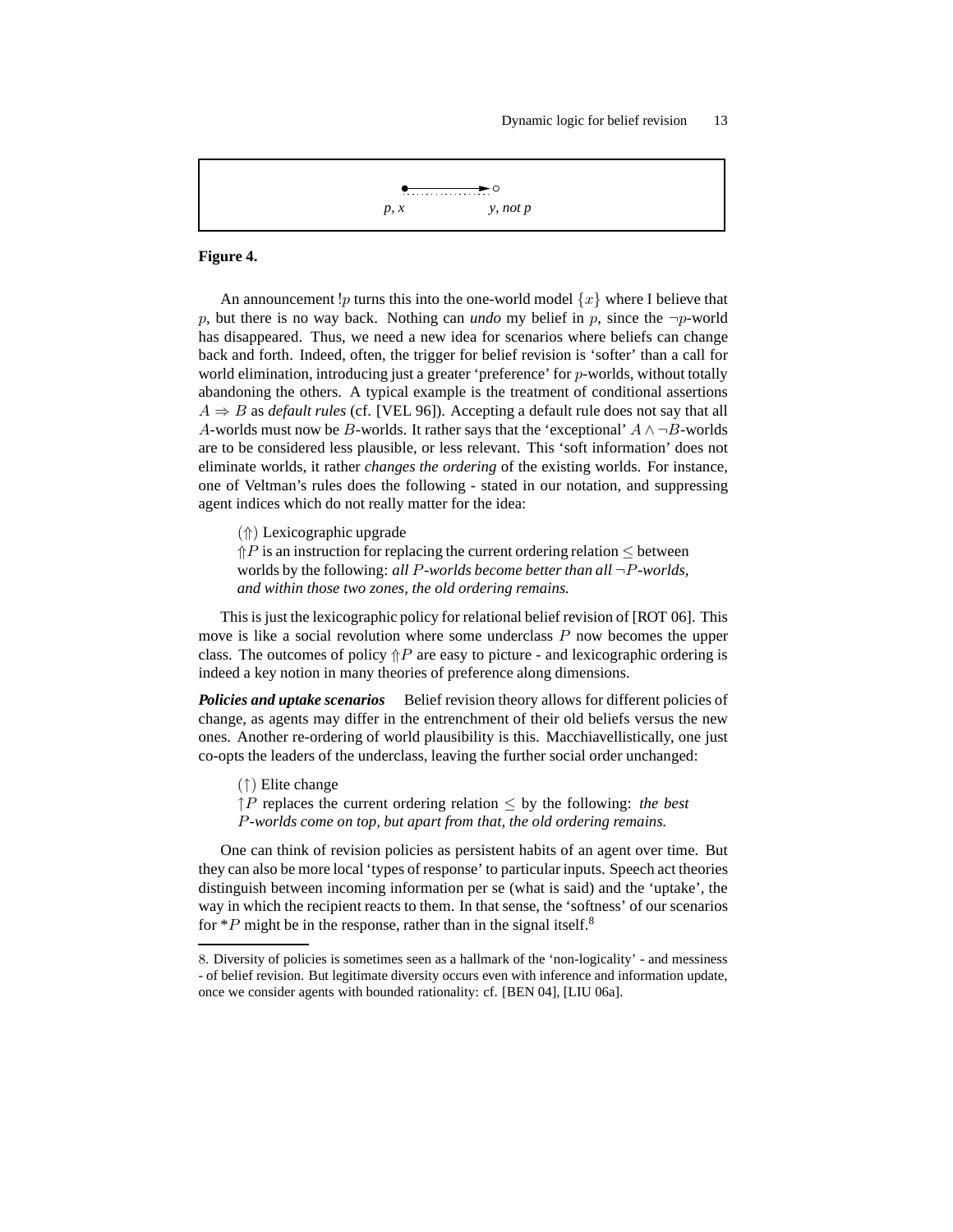Many sorts of relation change were described in [BEN 93] as a topic for systematic analysis, calling for a 'dynamification' of preference logic. [BEN 07] present a DEL treatment of general 'upgrade' mechanisms, showing how reduction axioms can be read off *automatically* under mild assumptions on definability of the relation change. Many such variants make sense for belief revision, witness the '27' of [ROT 06]. The same is true for defaults, commands ([YAM 06]), and other areas where plausibility or preference can change. [LIU 06a] has a systematic discussion of this diversity, showing how it also arises in other components of dynamic-epistemic logics, reflecting agents' powers of inference, introspection, and memory.

The next main point of this paper is how the DEL format applies to various scenarios of belief change under soft information. To show this, we will axiomatize the dynamic logic of the two key operators  $\Uparrow P$  and  $\uparrow P$ . For convenience, we will assume that all our orderings are total, leaving a generalization for later investigation.

## **4.2.** *Two complete dynamic logics of belief upgrade*

We keep the same base language with conditional belief as before, and merely show what the extra dynamic superstructure for belief revision will look like. Again, in writing principles, we suppress agent subscripts, as this does not affect the key ideas. But we do need one more harmless operator for convenience, viz.

an *existential modality*  $E\varphi$  saying that  $\varphi$  holds in some world.

This common device expresses 'consistency' of  $\varphi$  as far as relevant to the current model. In a combined epistemic-doxastic language, the role of  $E\varphi$  would be played most naturally by the existential epistemic modality  $\langle i \rangle \varphi$  for the relevant agent *i*.

This time, we have the following operations of model change:

(a)  $\mathcal{M}, s \models [\Uparrow P] \varphi$  iff  $\mathcal{M} \Uparrow P, s \models \varphi$ with  $M \nparallel P$  the model M with its order  $\leq$  changed as in  $(\Uparrow)$  above; (b) and completely analogously for a dynamic modality  $\lceil \uparrow P \rceil \varphi$ .

We think of these operations as functions without any preconditions. Our first new result shows how DEL methods axiomatize this kind of belief revision completely:

THEOREM 13. — *The dynamic logic of lexicographic upgrade is axiomatized by*

*(a) a complete axiom system for conditional belief on the static models, and*

*(b) the following reduction axioms:*

 $[\n\Uparrow P]q \leftrightarrow q$ , for all atomic proposition letters q

$$
[\Uparrow P]\neg\varphi\leftrightarrow\neg[\Uparrow P]\varphi
$$

 $[\Uparrow P](\varphi \wedge \psi) \leftrightarrow ([\Uparrow P]\varphi \wedge [\Uparrow P]\psi)$ 

 $[\Uparrow P] B(\varphi|\psi) \leftrightarrow (E(P \wedge [\Uparrow P]\psi) \wedge B([\Uparrow P]\varphi \mid P \wedge [\Uparrow P]\psi)) \vee \varphi$  $(\neg E(P \land [\Uparrow P]\psi) \land B([\Uparrow P]\varphi \mid [\Uparrow P]\psi))$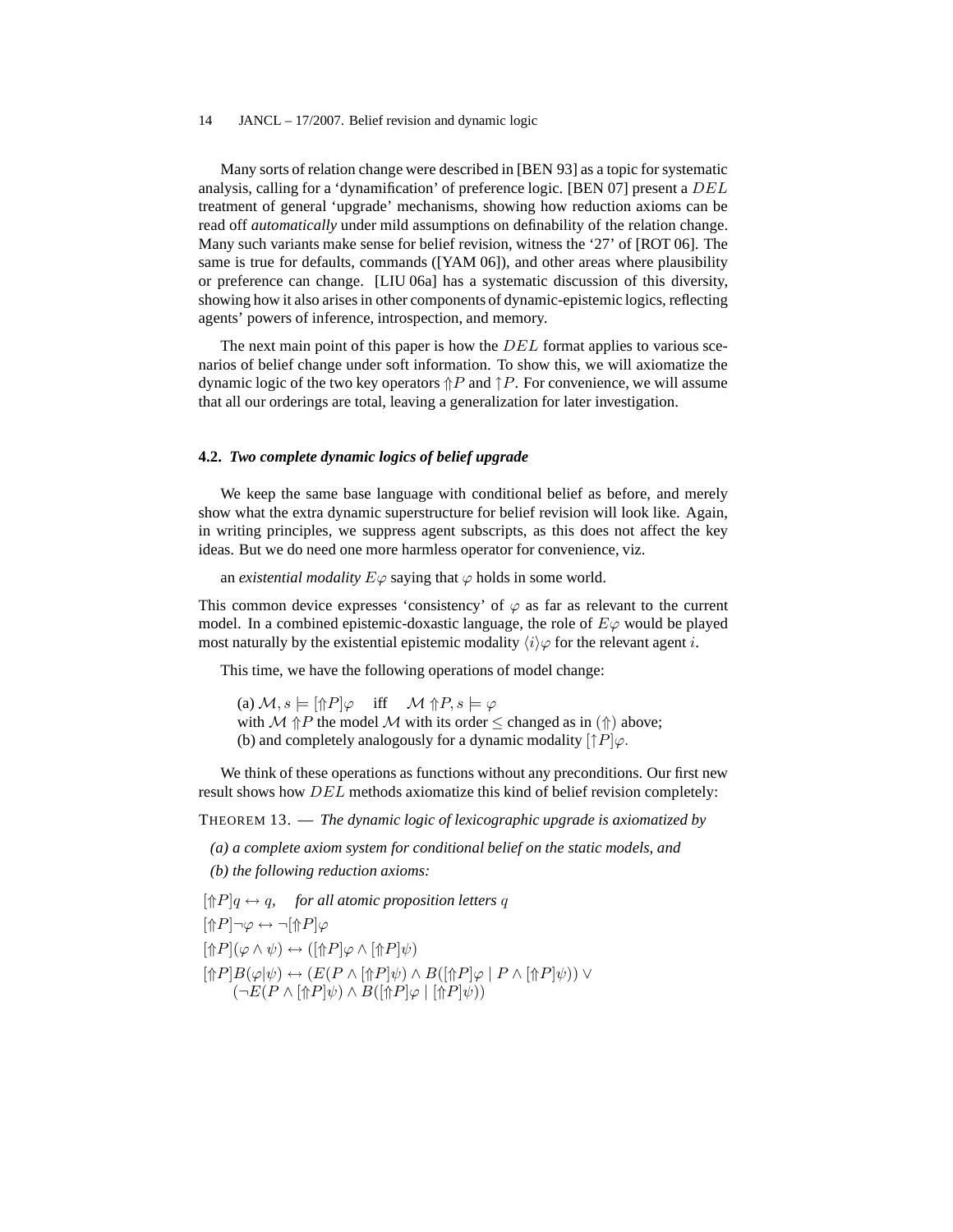PROOF. — We only comment on the reduction axioms. Generally, the first three look slightly simpler than those for PAL, because there is no precondition for  $\Uparrow P$ as there was for !P. The first axiom expresses the fact that upgrade does not change truth values of atomic facts. The second says that the operation of model change is a function. The third is a general feature of any modal-type change operator.

The fourth axiom is the locus where the information has to show about the specific relation change that has been used. It looks forbidding, but it is really easy to grasp. On the left-hand side, we see that after the P-upgrade, all best  $\psi$ -worlds satisfy  $\varphi$ . On the right-hand side, there is a case distinction. Case (1): there are P-worlds in the original model that become  $\psi$  after the upgrade. In this case, the lexicographic reordering  $\Uparrow P$  makes the best of these worlds in M the best ones over-all in M  $\Uparrow P$ to satisfy  $\psi$ . Now, in the original model M - viewed from some current s - the worlds of Case 1 are exactly those satisfying the formula  $P \wedge [\Uparrow P]\psi$ . The formula  $B(\lceil \Uparrow P \rceil \varphi \mid (P \wedge \lceil \Uparrow P \rceil \psi))$  then says that the best among these in M will indeed satisfy  $\varphi$  after the upgrade. And these best worlds are the same as those described earlier, as lexicographic reordering does not change the ordering of worlds inside the P-area. Case (2): no P-worlds in the original model become  $\psi$  after upgrade. What matters in this case is that the lexicographic reordering  $\Uparrow P$  makes the best worlds satisfying  $\psi$  after the upgrade just the same best worlds over-all as before that satisfied  $[\Uparrow P]\psi$ . Thus, the formula  $B([\uparrow P]\varphi \mid [\uparrow P]\psi)$  in the reduction axiom says that the best worlds become  $\varphi$  after upgrade. <sup>9</sup>

Again, the axioms provide a reduction procedure for arbitrary dynamic formulas into pure formulas of the base language - and hence the logic is decidable. Moreover, in an epistemic/doxastic version, it is easy to add a valid reduction axiom for a knowledge operator, as a change in plausibility does not affect epistemic accessibility:

 $[\Uparrow P] K_i \varphi \leftrightarrow K_i[\Uparrow P] \varphi$ 

**Simplified versions** For someone new to the recursive thinking of DEL, it may be instructive to look at some special cases. First, consider unconditional beliefs  $B_i\varphi$ . In that case, the above reduction axiom simplifies to the following equivalence (setting  $\psi$  equal to True):

 $[\Uparrow P|B\varphi \leftrightarrow (EP \wedge B([\Uparrow P]\varphi|P)) \vee (\neg EP \wedge B[\Uparrow P]\varphi)$ 

This looks much more like the PAL-style reduction axiom we had before. On the other hand, it is important to realize that providing the above reduction axioms for *conditional beliefs* is essential if we are to have the system closed under iteration.

Indeed, this is also a moral for  $AGM$ . Its basic postulates seem to concern acquiring non-conditional absolute beliefs only, while an interaction-closed system should also have intuitive postulates concerning the acquisition of conditional beliefs.<sup>10</sup> In any case, even with the unary standard format, some useful comparisons can be made:

<sup>9</sup>. An alternative derivation of the axiom is found in [BEN 07], using preference logic.

<sup>10.</sup> But one might say that the  $AGM$ -postulate for conjunctions does have an iteration flavor.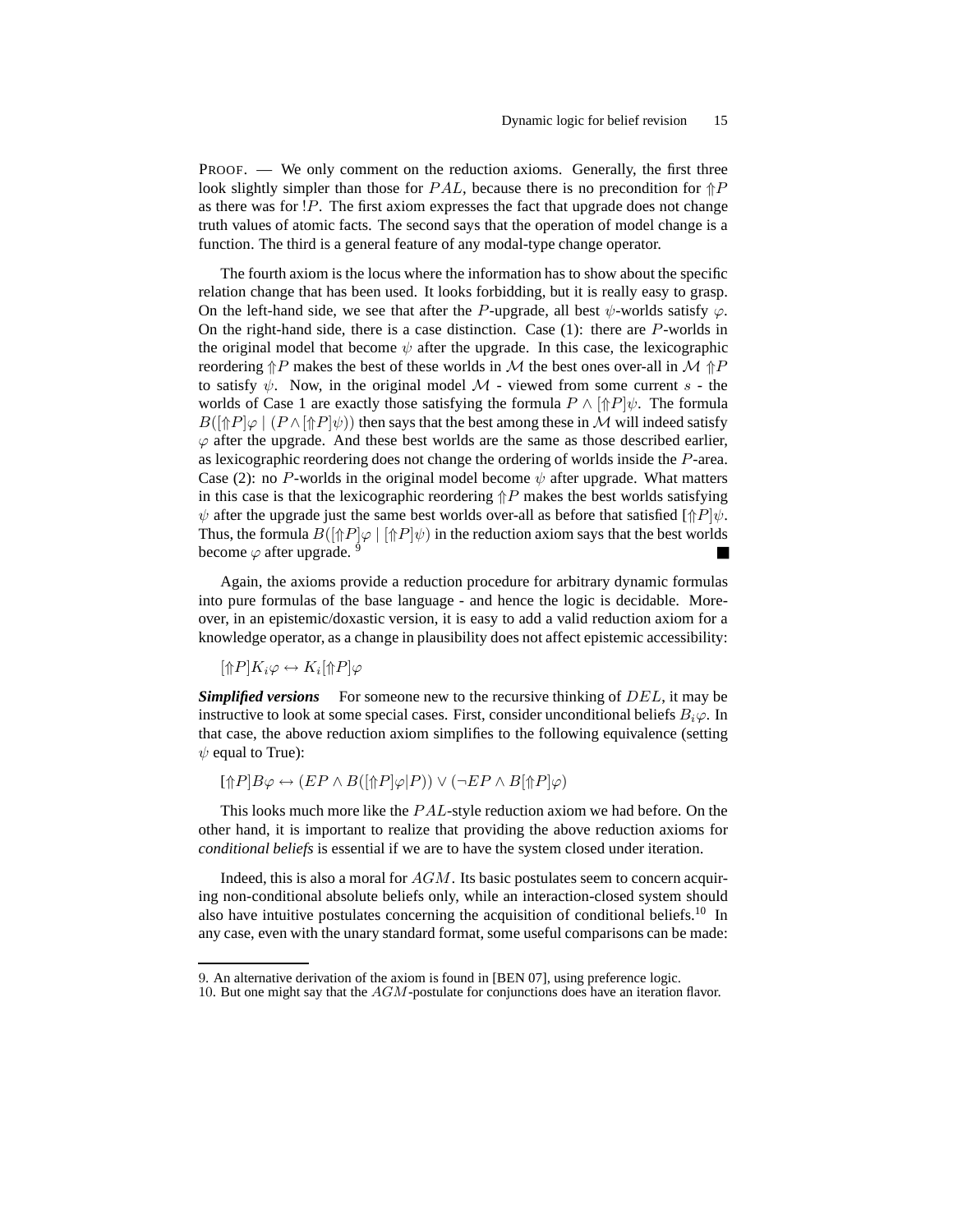#### REMARK 14. — *Connections with* AGM *postulates*

How to recognize standard  $AGM$  postulates in this  $DEL$  setting? Well, they might be derivable as theorems, insofar as expressible in this language. Consider Success:

 $[\|P\|BP$ , provided that P is consistent

Standard DEL wisdom is that this should fail, as the earlier 'tricky' epistemic updates, or upgrades, invalidate this intuition. But for factual upgrade with P *atomic*, Success *should* hold. Here is how, using our first reduction axiom,  $[\uparrow P]P \leftrightarrow P$ :

 $[\Uparrow P]BP \leftrightarrow (EP \wedge B([\Uparrow P]P|P)) \vee (\neg EP \wedge B[\Uparrow P]P) \leftrightarrow$  $(EP \wedge B(P|P)) \vee (\neg EP \wedge BP) \leftrightarrow EP \vee BP.$ Thus  $EP \rightarrow [\Uparrow P]BP$  evaluates to *True*.

More generally, for all 'factual' statements  $\varphi$  without doxastic or epistemic operators, the difference between  $[\Uparrow P]\varphi$  and  $\varphi$  disappears. Thus, for such factual statements  $\varphi, \psi$ , the crucial fourth reduction axiom simplifies to:

 $[\Uparrow P]B(\varphi|\psi) \leftrightarrow (E(P \wedge \psi) \wedge B(\varphi|(P \wedge \psi)) \vee (\neg E(P \wedge \psi) \wedge B(\varphi|\psi))$ 

This is the precise sense in which a *Ramsey Test* as in conditional logic holds for our  $DEL$ -style logic of upgrade - but we will not pursue this matter here.  $\Box$ 

Theorem 14 is no accident. A similar analysis works for the other upgrade operation  $\uparrow P$ . This time, we leave it to the reader to verify the crucial reduction axiom.

THEOREM 15. — *The dynamic logic of conservative upgrade is axiomatized completely by (a) a complete axiom system for conditional belief on the static models, and (b) the following reduction axioms:*

[↑P]q ↔ q*, for all atomic proposition letters* q

$$
\begin{aligned}\n[ \uparrow P ] \neg \varphi &\leftrightarrow \neg [\uparrow P ] \varphi \\
[ \uparrow P ] (\varphi \wedge \psi) &\leftrightarrow ([ \uparrow P ] \varphi \wedge [ \uparrow P ] \psi) \\
[ \uparrow P ] B (\varphi | \psi) &\leftrightarrow ( B (\neg [ \uparrow P ] \psi ) | P \wedge B ([ \uparrow P ] \varphi | [ \uparrow P ] \psi)) \vee \\
( \neg B (\neg [ \uparrow P ] \psi | P) \wedge B ([ \uparrow P ] \varphi | ( P \wedge [ \uparrow P ] \psi)))\n\end{aligned}
$$

# **4.3.** *Discussion*

We now discuss a few repercussions of our logical stance on belief revision.

*Modular architecture* Our two theorems show that it is quite easy to provide complete dynamic logics of relation upgrade, and hence of concrete belief revision policies, in the compositional format of DEL. Moreover, results are not ad-hoc but systematic. DEL-style logics of belief revision have a modular architecture with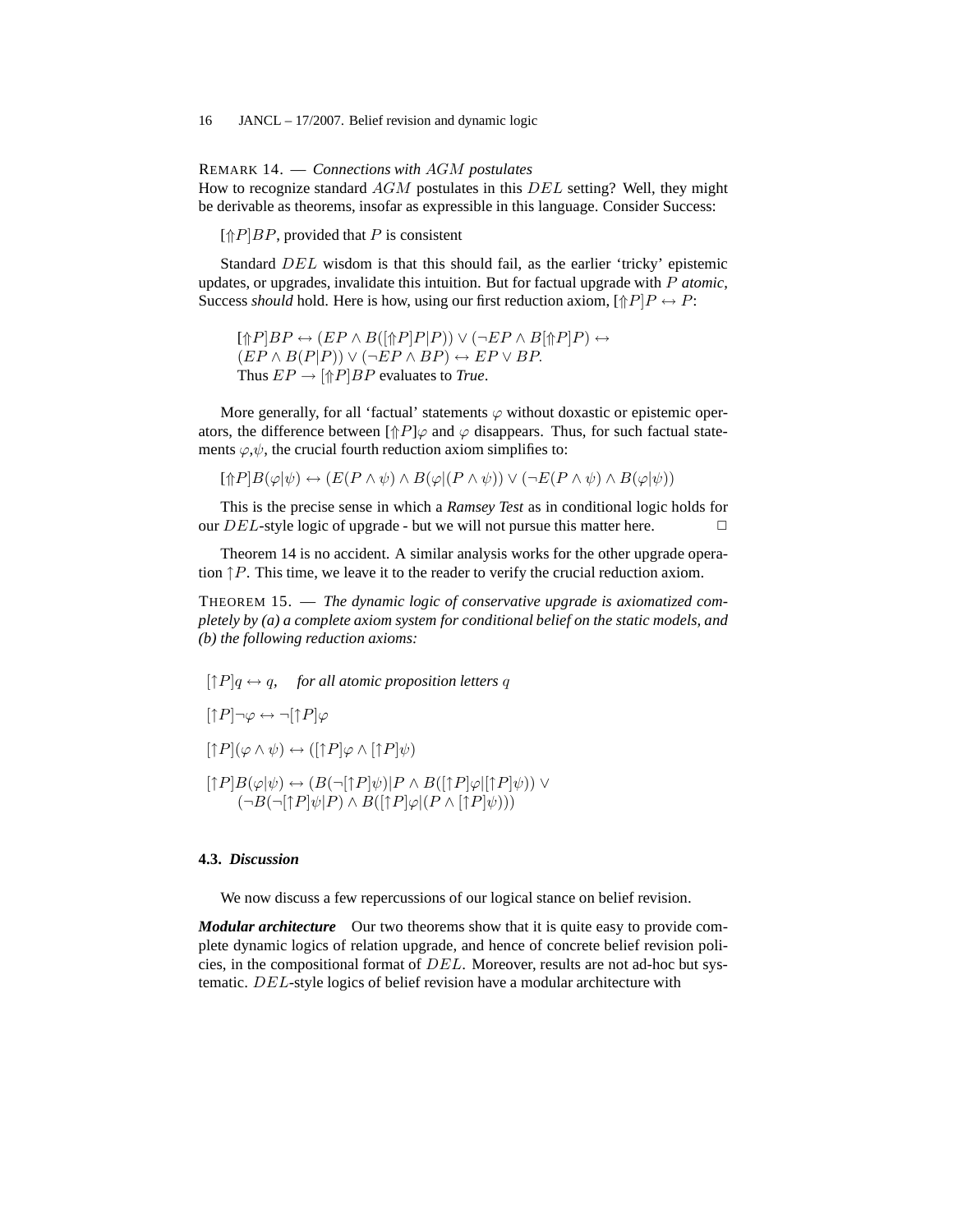(a) a base logic for a static language of the right expressive power, perhaps 'engineered' for the purpose of reduction, (b) general reduction axioms reflecting how the operation is supposed to work: a (partial) function, perhaps even a relation,(c) a special reduction axiom for beliefs after upgrade, which encodes the particular upgrade mechanism being used.

Thus, the freedom in choosing 'policies' for belief revision is made visible in the key axiom for belief change. Perhaps this is still too implicit, and one might wish for some locus in the formal language where one can explicitly insert an agent-dependent 'policy'. While this seems feasible,  $AGM$  and  $DEL$  as they stand offer no such systematic facility (cf. [BEN 04], [LIU 06a] for some proposals). [BEN 07] also give a general method for deriving reduction axioms like the above from relation-changing definitions, providing the latter are given in some PDL-style format. This seems applicable to many proposals in the literature on belief revision.<sup>11</sup>

*Static pre-encoding again* Our compositional reduction says that any statement about effects of later information updates or belief revisions is already 'encoded' in the initial model, before any actions has taken place. We phrased this before as: 'the epistemic present contains the epistemic future'. Well-understood, this is much like phenomena in classical logic. E.g., world elimination for  $P$  passes to a definable submodel of some model M. But any model M already encodes all formula  $\varphi$  true in its *definable submodels*  $\mathcal{M}|A$ , by means of syntactically relativized formulas  $(\varphi)^P$ , as

 $\mathcal{M} \models (\varphi)^P$  iff  $\mathcal{M}|P \models \varphi$ 

Likewise, relation changes like  $\Uparrow P$  can be pre-computed by a syntactic *translation* substituting new relation expressions for old ones. Thus, one who merely knows the 'plain' consequences of some formula, implicitly also knows a lot about what it entails in other models (cf. [BAR 99]).

*Iteration once more* Finally, consider the earlier issue of iteration. In PAL, successive announcements of hard facts could be compressed into one, using the law

 $[!A][!B]\varphi \leftrightarrow [!(A\wedge [A!]B)]\varphi$ 

Is there a similar 'compression law' for relation change and belief revision? We do not have a general answer, but here is a partial one. Let the propositions  $A, B$  be *factual*. Then the above axiom for information update reduces to the following:

$$
[!A][!B]\varphi \leftrightarrow [!(A \wedge B)]\varphi
$$

Something similar occurs with beliefs following revision steps. E.g., for the above mechanism of minimal reordering, the following can happen. If we first apply  $\uparrow A$ , then the best A-worlds come on top, leaving the remaining world order the same. Then applying  $\uparrow B$  leads to two cases. If there are  $A \wedge B$ -worlds, the new topmost

<sup>11</sup>. Hannes Leitgeb has suggested that the methodology of this paper may place some constraints on upgrade policies that change agents' plausibility orderings. But reduction axioms also depend on language design. More policies are definable in a richer *modal preference language* for comparative models: cf. Section 3.1.2.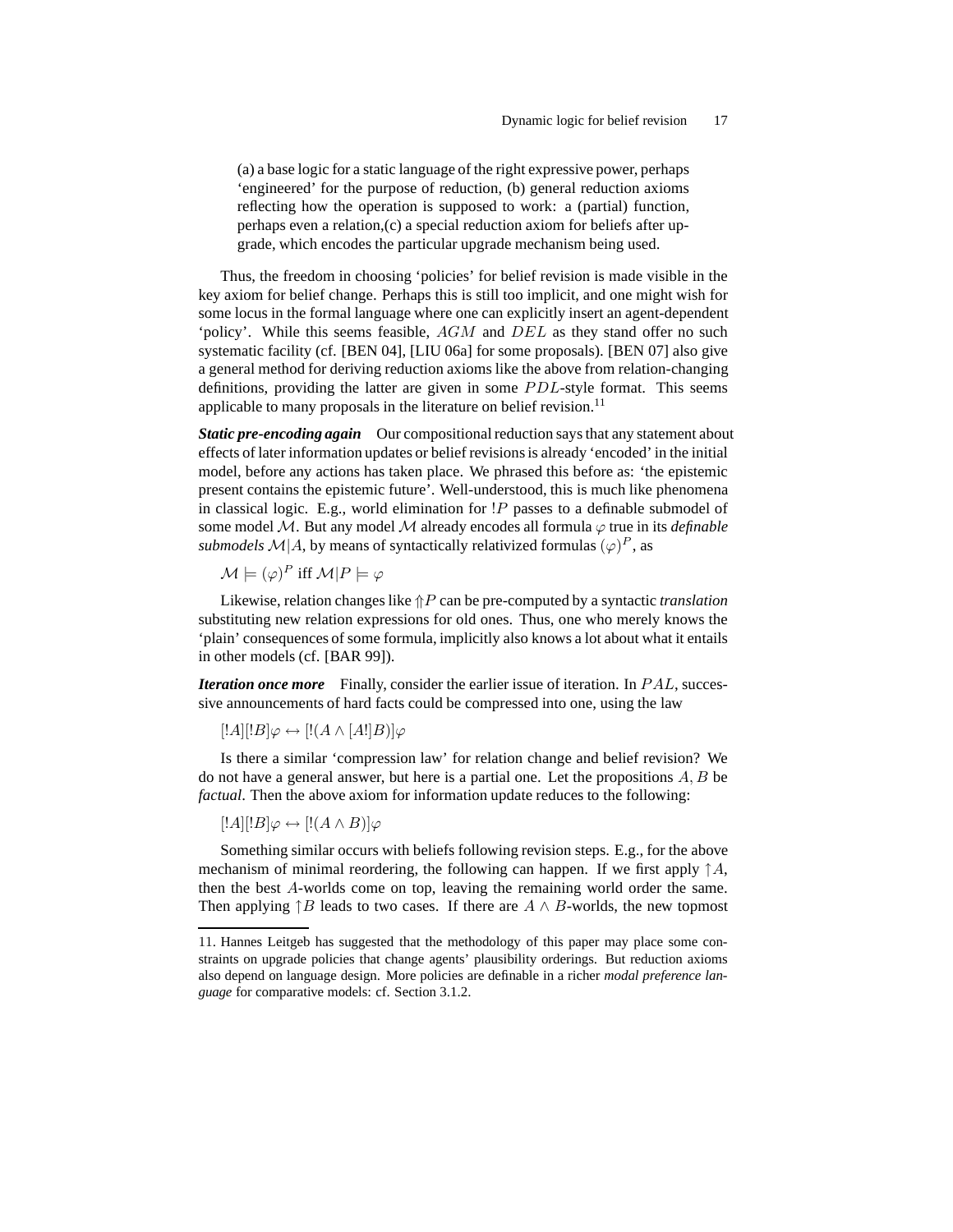worlds are the best  $A \wedge B$ -worlds from the old situation. If there are no  $A \wedge B$ -worlds, the new topmost worlds are the best  $B$ -worlds from the old situation, which are also A. Thus, the following two principles hold for successive factual belief change:

 $\lbrack \uparrow A\rbrack \lbrack \uparrow B\rbrack B_i\varphi \rightarrow \lbrack \uparrow (A \wedge B)\rbrack B_i\varphi,$  $E(A \wedge B) \wedge [\uparrow(A \wedge B)]B_i\varphi \rightarrow [\uparrow A][\uparrow B]B_i\varphi.$ 

As long as the two incoming beliefs are consistent with each other, getting the triggers successively or as a conjunction has no effect on current beliefs. But even so, two successive steps  $\uparrow A$ ,  $\uparrow B$  rearrange the total ordering in a different way from one step  $\uparrow (A \wedge B)$ , once we look at the level next to the top. In general, there may not be any iteration law compressing the total effect of two revision steps to just one with the same consequences for conditional belief. And, why *should* there be?

*Many agents and common beliefs* Standard belief revision policies have no 'social' scenario: they describe what a single agent does when confronted with surprising facts. But there is a natural generalization to a more interactive setting, where an agent is confronted with information from other sources, which need to be integrated into one new plausibility ordering. In that case, we must analyze *belief merge* (cf. [MAY 98]), and perhaps more general forms of 'judgment aggregation' ([LIS 04]). And there is an issue what would be plausible 'AGM postulates' for this interactive setting. Construed either way, it is important how agents achieve *common beliefs* after upgrade. This call for a generalization of our Theorems 5 and 6 to include common belief in groups after plausibility upgrade (cf. [BEN 06d] for the case of common knowledge after update), something which we leave as an open problem here.

#### **5. Belief revision postulates as modal frame correspondences**

Now, what about the more standard *postulational* approach to belief revision? The latter modus operandi advocates no specific mechanism for relation change, but the postulates of [GAR 87] rather constrain the whole family of options. A corresponding modal style way of thinking exists, viz. that of Segerberg's *dynamic doxastic logic* DDL (cf., e.g., [SEG 98]). This system provides an abstract modal framework where one merely assumes that *some* relation change takes place on the current model: either functional, or even non-deterministic relational. The main operator will look like this:

 $\mathcal{M}, s \models [A] \varphi$  iff  $\mathcal{M} \ast [A], s \models \varphi$  where  $[A]$  is the set of worlds in  $\mathcal{M}$ satisfying A, and  $\mathcal{M} * \llbracket A \rrbracket$  is some changed version of the model  $\mathcal{M}$ .

Current DDL uses models that resemble Lewis sphere systems for conditional logic, or generalized versions,<sup>12</sup> and  $M \times [A]$  is then specified by the new comparative relation, leaving  $M$ 's set of worlds the same. We refer to the cited literature for details. Clearly, the axioms of the minimal modal logic  $K$  will be valid on any such models

<sup>12</sup>. Sometimes, for greater generality, DDL uses modal neighborhood semantics generalizing world-to-world accessibilities to world-to-set relations RsX.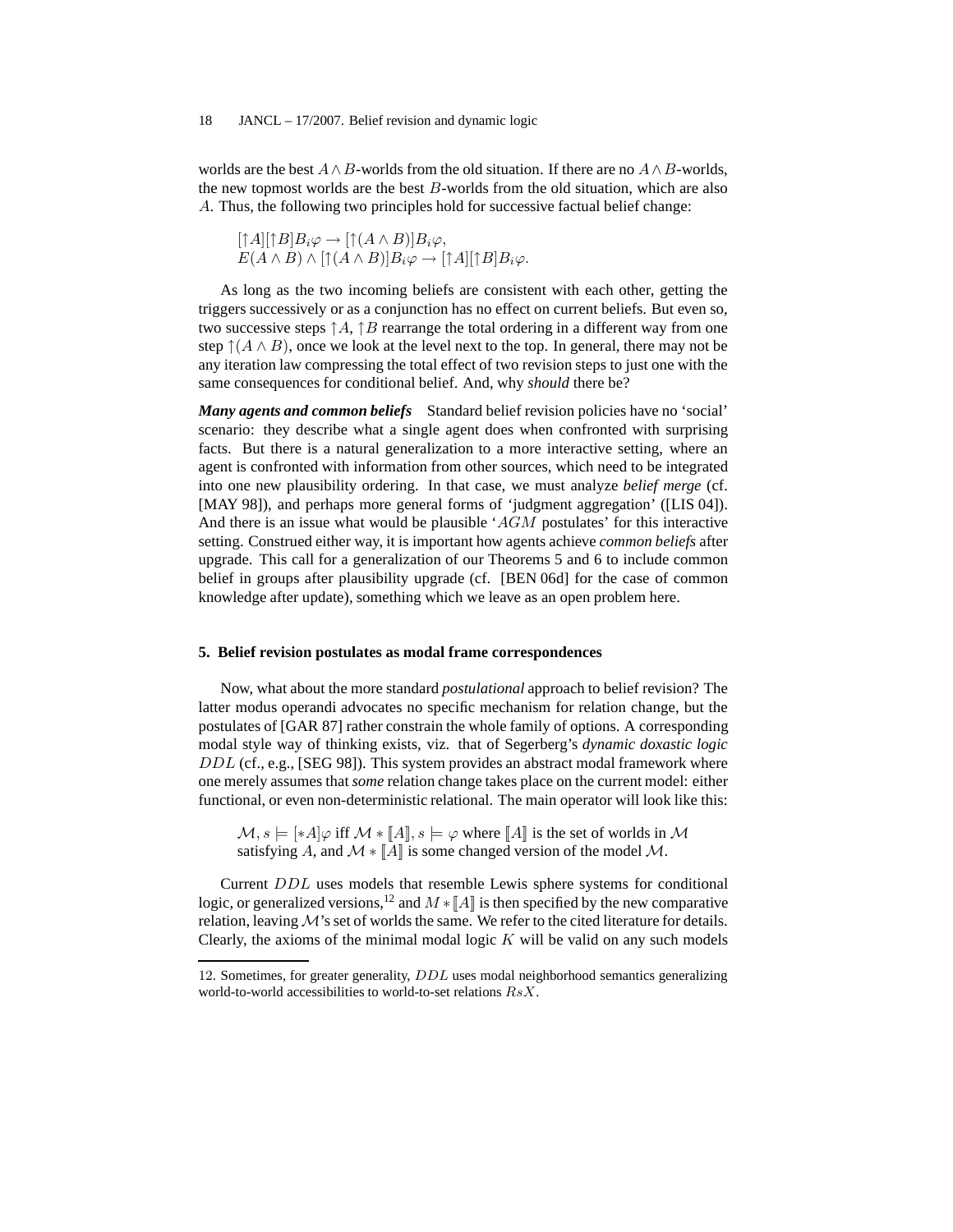for belief change, just by the nature of the above format. On top of that, additional postulates will constrain the relation changes that correspond to 'bona fide' belief revision policies. And in the limit, a particular set of axioms might even determine one particular revision policy.

The final main contribution of this paper places belief revision theory once more on standard modal ground. The analysis of general postulates can be done systematically by a standard modal technique, viz. *frame correspondences*. How this works can be demonstrated quite simply on the static models of this paper.<sup>13</sup>

Take a functional framework of arbitrary relation changing operations ♠A over simple models consisting of worlds and a ternary comparison relation  $\leq_s xy$ :

♦ A takes any model M and a set of worlds A in it, and yields a new model  $\mathcal{M}$  ♦ A with the same set of worlds but some possibly changed relation  $\leq_s$ .

We now analyze some AGM-type general assertions in a correspondence format.<sup>14</sup> It then quickly becomes clear what constraints they express on relation change. For a start, 'Success' says something weak, true for both the earlier  $\Uparrow P$  and  $\Uparrow P$ :

FACT 16. — The formula  $[\spadesuit p]Bp$  says that the best worlds in  $\mathcal{M}\spadesuit p$  are all in p.

This trivial observation needs no proof. But actually, it seems as if we could safely demand something much stronger on relation change for belief revision, viz. that

The best worlds in  $\mathcal{M}$   $\spadesuit p$  are precisely the best p-worlds in  $\mathcal{M}$  UC

This, too, can be expressed. But then, we need the following stronger Ramseystyle dynamic formula, involving two different proposition letters  $p$  and  $q$ :

FACT 17. — The formula  $B(q|p) \leftrightarrow [\spadesuit p] Bq$  expresses  $UC$ .

But actually, this preoccupation with the Upper Classes still fails to constrain the *total* relation change. For that, we really need to look at the social order in all classes after the Revolution, i.e., at *conditional beliefs* following relation upgrade.

As a deeper illustration, we consider the crucial reduction axiom for  $\Uparrow P$ , now stated using proposition letters instead of schematic variables for arbitrary formulas. As these refer to bare sets, we suppress the earlier dynamic modalities  $[ $\uparrow P\psi$  which$ 

<sup>13</sup>. DDL also has more baroque 'vegetablian' model structures with onions and broccoli, but [GIR 07] shows that 'onion models' are in one-to-one correspondence with Lewis-style models for conditional logic, and 'broccoli models' with Burgess-Veltman partial-order models. 14. A technical point: Standard modal frame correspondences come in the following format:

The modal K4-axiom  $\Box p \rightarrow \Box \Box p$  is true at world s in a frame  $\mathcal{F} = (W, R)$  iff the relation R is transitive at s: i.e.,  $\mathcal{F}, s \models \forall y(Rxy \rightarrow \forall z(Ryz \rightarrow Rxz)).$ 

<sup>&#</sup>x27;Frame truth' means the formula is true under all valuations on frame F for its proposition letters. Thus, it does not matter whether we use the formula  $\Box p \leftrightarrow \Box \Box p$  or the schema  $\Box \varphi \leftrightarrow \Box \Box \varphi$ . Not so for PAL and related DEL systems, given the earlier difference between plain validity and schematic validity. In what follows we use proposition letters, and we mean it...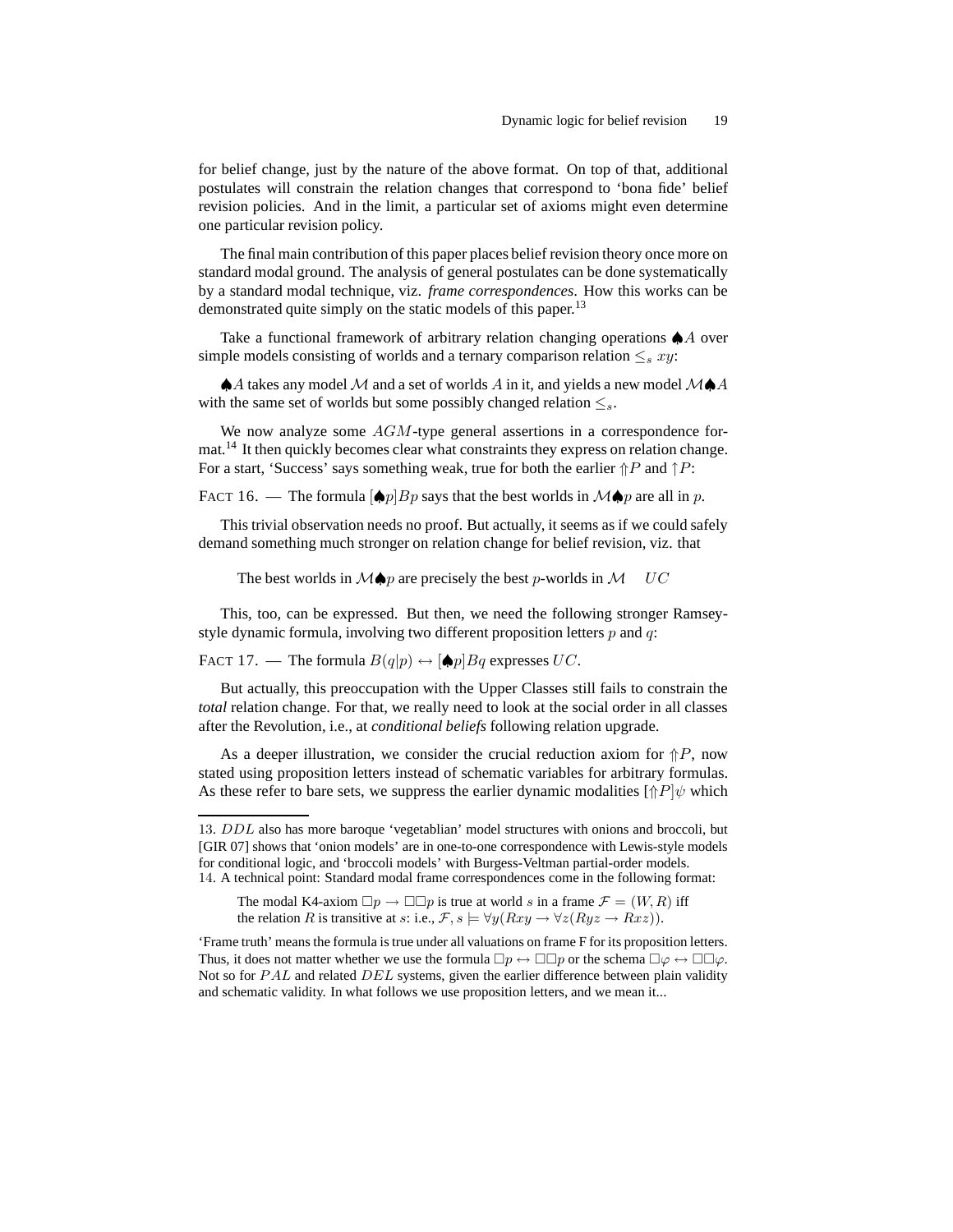kept track of possible 'transfer effects'. The following argument shows that it determines lexicographic reordering of models completely: a show-case for our correspondence take on the postulational approach to belief revision:

THEOREM 18. — *The formula*  $[\spadesuit p]B(q|r) \leftrightarrow (E(p\land r) \land B(q \mid p\land r)) \lor (\neg E(p\land r) \land p\land r)$  $B(q|r)$ ) *holds in a frame iff the operation interpreting*  $\spadesuit p$  *is lexicographic upgrade.* 

PROOF. — Suppose that  $\leq_s xy$  in  $\mathcal{M}\spadesuit p$ . We first show that  $\leq_s$  is the relation produced by lexicographic upgrade. Let r be the set  $\{x, y\}$  and  $q = \{x\}$ . Then the left-hand side of our formula is true. Now we have two options on the right-hand side. *Case 1*: one of x, y is in p, and hence  $p \wedge r = \{x, y\}$  (1.1) or  $\{y\}$  (1.2) or  $\{x\}$  (1.3). Moreover,  $B(q|p \wedge r)$  holds in M at s. In case (1.1), we have  $\leq_s xy$  in M. In case (1.2), we must have  $y = x$ , and again  $\leq_s xy$  in M. Case (1.3) can only occur when  $x \in p$  and not  $y \in p$ . Thus, all new relational pairs in  $\mathcal{M}$   $\spadesuit p$  satisfy the description of the lexicographic reordering. *Case 2* is when none of  $x$ ,  $y$  are in  $p$ , and it can be analyzed analogously, using the truth of the disjunct  $\neg E(p \wedge r) \wedge B(q|r)$ .

Conversely, we must show that all pairs which satisfy the description of lexicographic upgrade do make it into the new order. Here is one example; the other case is similar. Suppose that  $x \in p$  while  $y \notin p$ . Next, set  $r = \{x, y\}$  and  $q = \{x\}$ . Then  $p \wedge r = \{x\}$ , and we have  $E(p \wedge r) \wedge B(q|p \wedge r)$  for obvious reasons. The left-hand side formula  $[\spadesuit p]B(q|r)$  is then also true, since our axiom is supposed to hold for any interpretation of the proposition letters q, r - and it tells us that, in the model  $\mathcal{M}$  $\spadesuit p$ , the best worlds in  $\{x, y\}$  are in  $\{x\}$ : i.e.,  $\leq_s xy$ .

The setting of the preceding correspondence argument can be made more precise - something we will do in an extended version of this paper. One can work inside a universe of plausibility frames and transition relations between them, with secondorder quantifiers ranging over sets of worlds inside and across these frames.

In this setting, the AGM-postulates are modal principles to be analyzed in the same style. Some of them have already been discussed briefly in Sections 4.2 and 4.3. In general, these postulates involve an interplay of  $two$  abstract operations that change models: *update* !P and *upgrade* ♠P, leading to mixed principles such as

- $(a) \ [\spadesuit(p \land q)]Br \rightarrow [!q][\spadesuit p]Br$
- (b)  $[\spadesuit p]Eq \wedge [!q] [\spadesuit p]Br \rightarrow [\spadesuit (p \wedge q)]Br$

These, too, can be analyzed in correspondence style. Instead of doing this now<sup>15</sup>, we merely show how an abstract postulational AGM-style analysis also works for PAL-style information updates !P. First, for the sake of uniformity, instead of eliminating worlds, we can also describe this operation as changing the epistemic accessibility relations, by cutting all links between  $P$ -worlds and  $\neg P$ -worlds. Thus, we are in the same format as before, and again, the earlier crucial reduction axiom for public announcement turns out to capture this operation completely:

<sup>15</sup>. This analysis, too, will be included in the final extended version of this paper.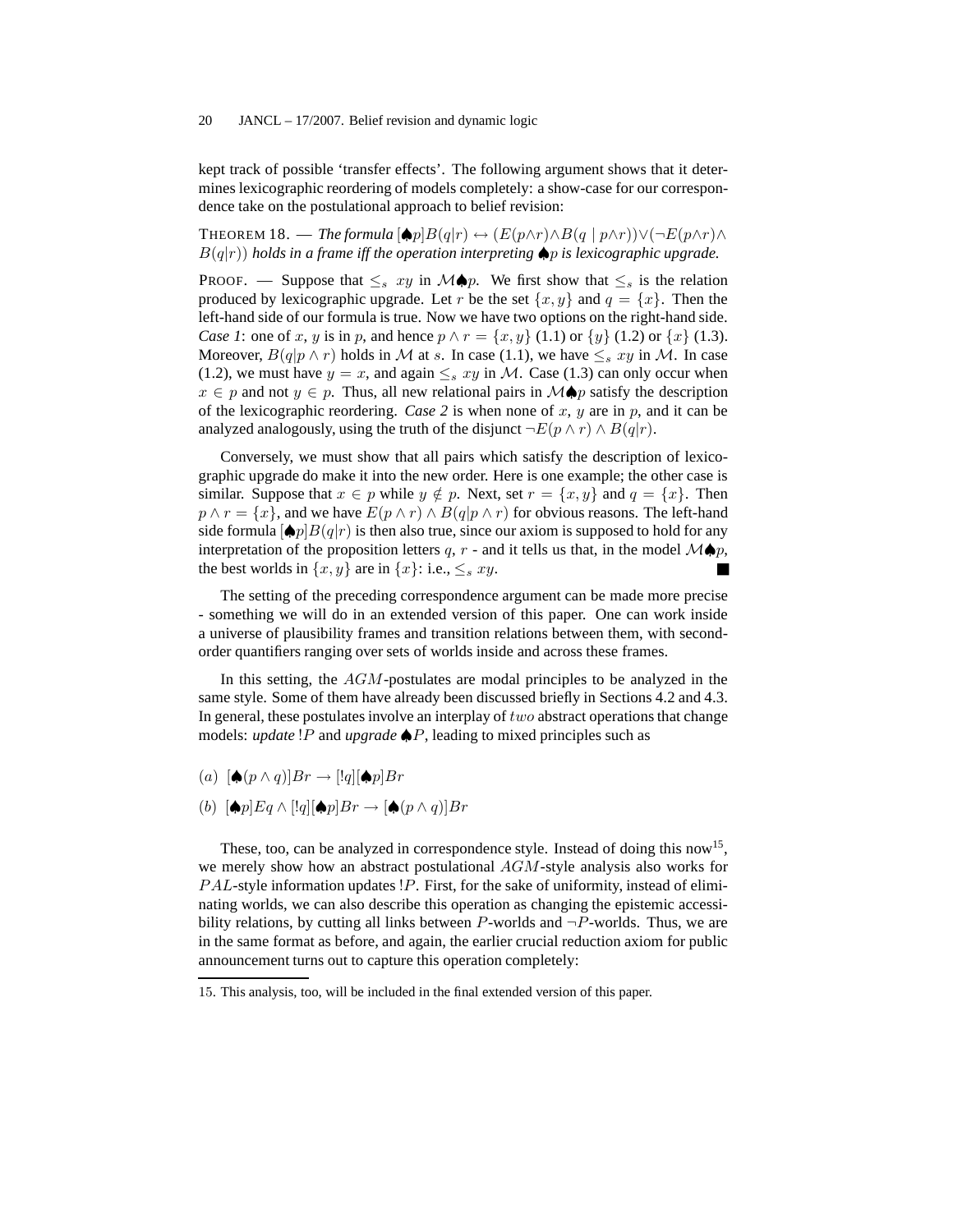THEOREM 19. — *Eliminative update is determined completely by the formula*

$$
[\spadesuit p] Kq \leftrightarrow (p \rightarrow K[\spadesuit p]q)
$$

**PROOF.** — From left to right, the formula implies the following. Take  $q$  equal to the set of worlds which are  $\sim$ -accessible from the current s inside the set p. Assume also that s is in p. Then the right-hand side says that all worlds still  $\sim$ -accessible from s after the operation  $\spadesuit p$  are in q: i.e., they were accessible before, and they were members of p. Thus, the relation change leaves only already existing links from  $p$ -worlds to  $p$ -worlds. By a similar argument in the converse direction, we see that indeed, all such links are preserved into the new model after the operation  $\spadesuit p$ . This is precisely the link-cutting version of epistemic update described before.

Again, this correspondence argument could be sharpened up, by defining the relevant universe of epistemic frames and transition relations more explicitly, and stipulating how individual worlds can be related across frames. In such a setting, we would need *three axioms* to zero in more accurately on eliminative update for public announcement. First, we use the equivalence (a)  $\langle p \rangle T \leftrightarrow p$  to make sure that inside a given model M, the only worlds surviving into  $\mathcal{M}$   $\spadesuit p$  are those in the set denoted by p. Next, we use a reduction axiom (b)  $\langle p \rangle Eq \leftrightarrow p \wedge E\langle p \rangle q$  for the existential modality Eq ("q is true in some world") to make sure that the domain of  $\mathcal{M}$   $\spadesuit p$  does not contain any objects beyond the set  $p$  in  $M$ . Finally, the above axiom (c) for knowledge ensures that the epistemic relations are the same in  $\mathcal M$  and  $\mathcal M$  $\spadesuit p$ , so that our update operation really takes a *submodel*.

These observations point at a more general correspondence theory for languages with model changing modalities - but this is far beyond what we need here.

#### **6. Extensions: richer triggers, further policies, temporal perspective**

#### **6.1.** *Other triggers for belief revision*

The term 'trigger' has been used a lot, but not much has been said about them. In general DEL-style update logics, triggers for information change can be much more complex than just public announcements. In particular, *event models*  $\mathcal{A} = (E, \{\sim_i |$  $i \in G$ ,  $PRE(e) | e \in E$ ) model relevant events, and epistemic relations  $\sim_i$  encode what agents cannot distinguish. The preconditions  $PRE(e)$  describe just when an event e can take place. We also put an 'actual event' e to get  $(A, e)$ . This format describes scenarios where not all agents have the same observational access to what is happening, as in conversations, games, emails with private *bcc* actions, or indeed, any sophisticated human activity. This calls for a more complex notion of *product update*, turning the current epistemic model  $(M, s)$  into a

*product model* ( $\mathcal{M} \times \mathcal{A}, (s, e)$ ) with domain  $\{(s, e) \mid s \text{ a world in } \mathcal{M}, e \text{ an }$ event in  $A,(\mathcal{M}, s) \models PRE(e)$ , and new accessibility relation:  $(s, e) \sim_i$  $(t, f)$  iff both  $s \sim_i t$  and  $e \sim_i f$ .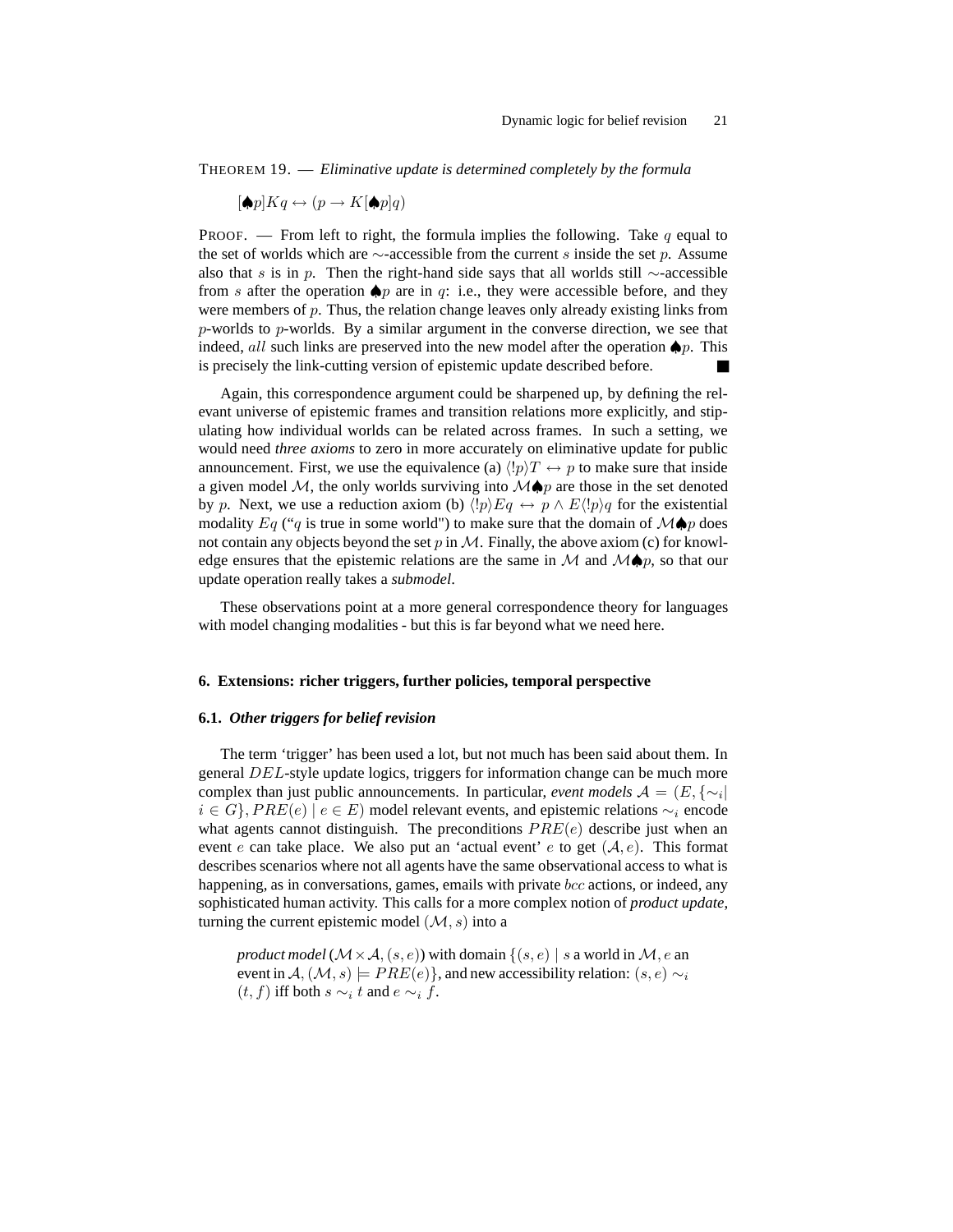The valuation for atoms p at  $(s, e)$  is that at s in  $M$  - though this can be generalized to deal with genuine world change. A product model  $\mathcal{M} \times \mathcal{A}$  can be larger than  $\mathcal{M}$ itself, recording information of different agents about the facts and what the others know in complex scenarios of conversation and observation such as card games. This is the real arena where  $DEL$  lives today. The full language has the following syntax:

 $p | \varphi | \varphi \vee \psi | K_i \varphi | C_G \varphi | [A, e] \varphi$ :  $(A, e)$  any event model with actual event e.

Semantically,  $M, s \models [A, e]\varphi$  iff  $M \times A, (s, e) \models \varphi$ . [BAL 98] show that the resulting logic LEA is effectively axiomatizable and decidable. Here is a typical valid reduction axiom for knowledge of agents:

 $[\mathcal{A}, e]K_i\varphi \leftrightarrow (PRE(e) \rightarrow \bigwedge_{f\sim_i e} K_i[\mathcal{A}, f]\varphi)$ 

Cf. [BEN 06a], [DIT 07], [BEN 06d] for further dynamic-epistemic logics working in the same compositional style as above.

*Richer scenarios* This is also a natural continuation of our present analysis of belief revision. Event models provide much richer triggers for information update and belief revision. These include cases where agents have possibly mistaken beliefs about which event they are witnessing. (I think I see you draw a red card, but it was an orange one.) Indeed, our beliefs are seldom changed by simple actions like the above !P or  $\Uparrow P$ . They change in complex conversations, games, and other real-life phenomena studied in DEL with product update. What is good for the one, is good for the other. Also, product update is easy to generalize to scenarios where *real change* occurs to the world ([BEN 06d]). The compositional methodology of our update logics extends automatically to deal with 'update' in the non-AGM Katsuno-Mendelzon sense of information about real changes that have taken place.

Even though no specific theorem is formulated here, our claim is that

The PAL analysis in Section 4 extends straightforwardly to a complete DEL-style dynamic logic for product update performing both information update and belief revision on epistemic-doxastic event models.

For a recent system of this sort, developed independently from this paper, cf. [BAL 06b] and [BAL 06a]. These propose one general upgrade rule for plausibility relations giving priority to the plausibility ordering among the last-observed events.

*A complication* Still, there are also difficulties with product update for complex triggers. What if signals *disagree*? Say, I believe that p is the case, but now observe a signal suggesting that  $p$  holds, with equal strength in the opposite direction. How should I *merge* my earlier view and the new input into one coherent picture? [AUC 03] uses Spohn-style 'graded models' for this purpose, with numerical computations on plausibility strength of worlds. [LIU 06b] proposes mechanisms of relation change via 'utility upgrade'. While these systems can be made to work in the DEL-spirit, they do raise issues about whether belief revision should not eventually be construed in terms of *strengths* of beliefs, rather than just beliefs themselves.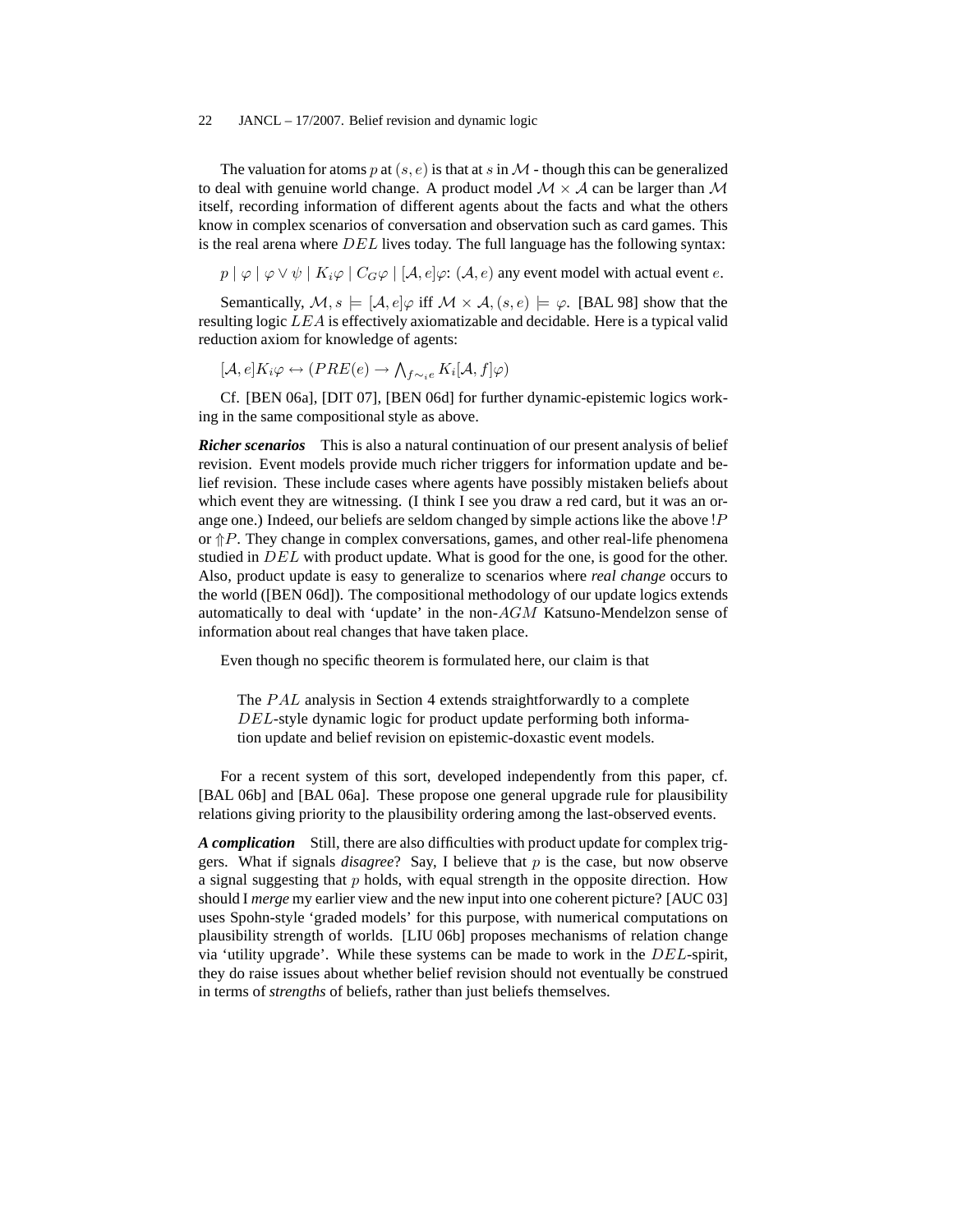## **6.2.** *Temporal perspective*

 $DEL$  and  $AGM$  are in the same boat with respect to many further issues. E.g., it has often been observed that many informational processes involve both the *temporal past*, i.e., the history of what has happened so far, and the *temporal future*. E.g., our beliefs about an agent may also depend on hypotheses about its long-term future behavior. This brings us to the realm of *epistemic temporal logics*, which occur both in the philosophical literature ([BEL 01]) and the computational one ([FAG 95], [PAR 03]). I skip this angle here, since it seems to pose similar issues in both settings. But what is true is that temporal logics offer a much richer canvas on which to study phenomena of information update, learning, and belief revision (cf. [KEL 96]). [BEN 06f] is a survey of the area including a comparison with DEL.

*'Backward' versus 'forward' in update* In comparing all these logics, the following contrast plays a role. Some logics in the temporal tradition are 'forward-looking'. Unlike DEL, they derive future states not from informational events transforming about the current setting, but from commands of the STIT-type: 'see to it that  $\varphi$ comes about'. In this style of analysis, one does not have to tell the agent *how* to do this. To some extent,  $AGM$  is more like this, as no concrete instruction for change is provided, and one just assumes that the command 'join the Believers in  $\varphi$ ' can be obeyed in some manner. DEL on the other hand, tends to think of such forward instructions as 'wishful thinking', and rather analyzes concrete given event scenarios for the changes which they turn out to produce.

The forward style of thinking sits better, perhaps, with the 'Grand Stage' idea of some temporal universe already containing all histories that are possible lines of investigation. An update !P is then an instruction to make a *minimal move to some already available future state* where one knows that P. And the same holds for belief revision.<sup>16</sup> In a setting like that, no definable explicit construction takes place for 'the next model' as happens in DEL - and it is the externally supplied temporal *model* which decides which next stage is reachable by some minimal move of coming to know or believe some proposition  $\varphi$ . By contrast, DEL may be viewed as a sort of 'mini process algebra' of successive model construction.

## **7. Conclusion**

The main point of this paper is just to show that 'it can be done': (a) dealing with concrete mechanisms for AGM belief change within the DEL paradigm, and then describing their properties completely; and conversely, (b) analyzing abstract revision postulates in a standard modal correspondence style. The result is one merged theory

<sup>16</sup>. Interestingly, the first modal analysis of AGM that I know of, in [BEN 89] (a Logic Colloquium lecture from 1987 reacting to Gärdenfors' earlier work) works with three modalities  $[+A]$ ,  $[-A]$  and  $[*A]$ , for update, contraction and revision, respectively, over a temporal universe of successive 'information stages' ordered by inclusion.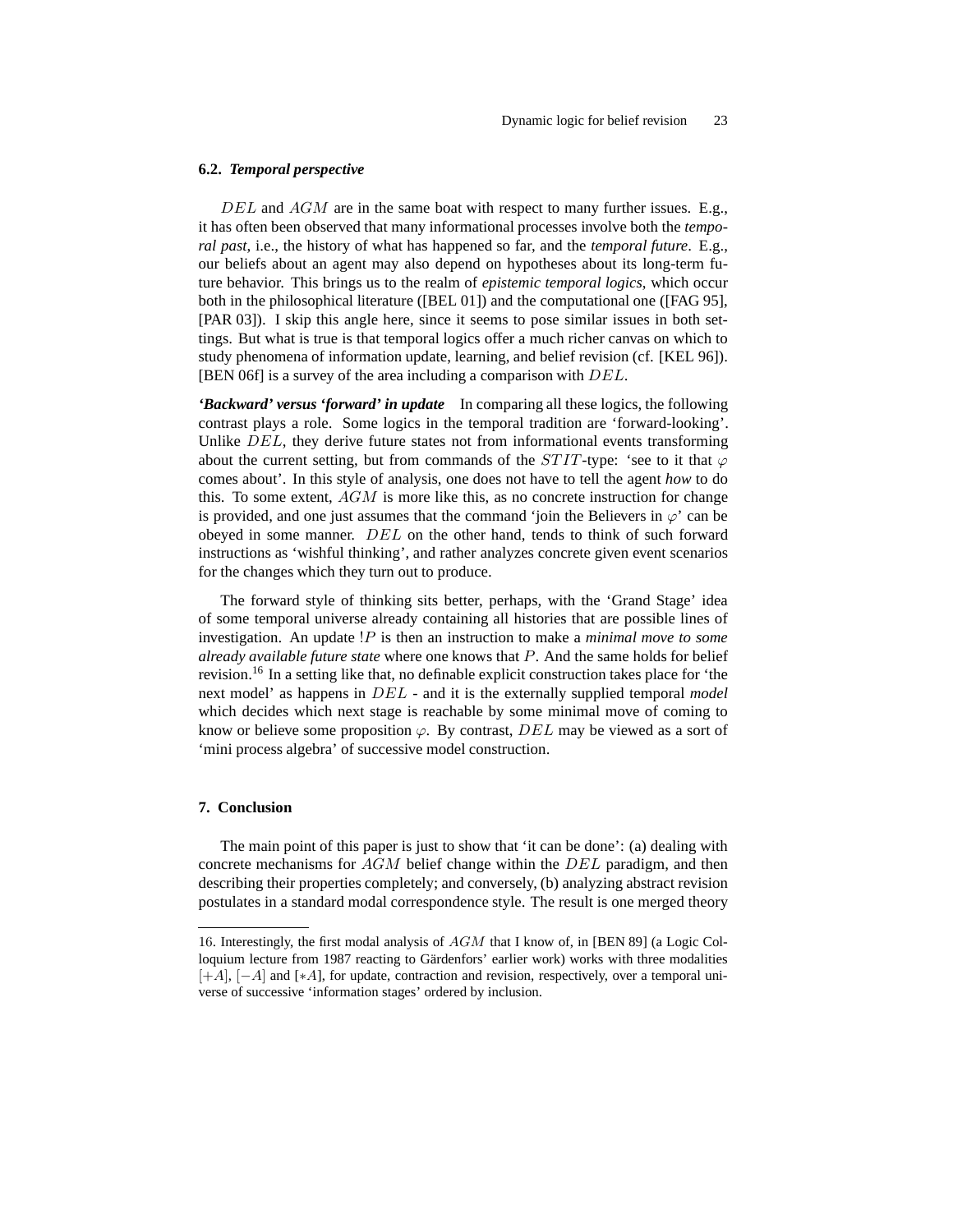of information and belief revision, which uses standard modal techniques, the 'lingua franca' of our field. Moreover, we can now freely transfer issues and results between the two research areas - provided that we see through superficial differences in 'lifestyles' and idiosyncratic discussion topics, such as Ramsey Tests in  $AGM$ , or modal bisimulation folklore in DEL.

Finally, this proposal has not dropped out of the blue. Related work includes, in particular, dynamic doxastic logic ([SEG 95], [SEG 99], [LIN 06]) and dynamic logics of preferences ([BEN 07]), but also relevant are conditional logic, non-monotonic logic, preference logic, database update ([FAG 86]), *STIT* logic, and epistemic temporal logic - witness the references throughout our text.

#### Acknowledgements

I thank Alexandru Baltag, Hans van Ditmarsch, Wiebe van der Hoek, Patrick Girard, Hannes Leitgeb, Fenrong Liu, Hans Rott, Tomasz Sadzik, Sonja Smets, and Frank Veltman, and as well as the referees and editors of this Journal for their comments and suggestions.

#### **8. References**

- [AUC 03] AUCHER G., "A Combination System for Update Logic and Belief Revision", Master's thesis, ILLC, University of Amsterdam, 2003.
- [BAL 98] BALTAG A., MOSS L., SOLECKI S., "The Logic of Common Knowledge, Public Announcements, and Private Suspicions", GILBOA I., Ed., *Proceedings of the 7th Conference on Theoretical Aspects of Rationality and Knowledge (TARK 98)*, 1998, p. 43–56.
- [BAL 06a] BALTAG A., SMETS S., "Dynamic Belief Revision over Multi-Agent Plausibility Models", in *Proceedings of the 7th Conference on Logic and the Foundations of Game and Decision Theory (LOFT 06)*, Liverpool, 2006.
- [BAL 06b] BALTAG A., SMETS S., "The Logic of Conditional Doxastic Actions: A theory of dynamic multi-agent belief revision", in S. Artemov and R. Parikh, Ed., *Proceedings of the Workshop on Rationality and Knowledge*, ESSLLI, Malaga, 2006.
- [BAR 99] BARWISE J., VAN BENTHEM J., "Interpolation, Preservation, and Pebble Games", *Journal of Symbolic Logic*, vol. 64:2, 1999, p. 881-903.
- [BEL 01] BELNAP N., PERLOFF M., XU M., *Facing the Future*, Oxford University Press, Oxford, 2001.
- [BEN 89] VAN BENTHEM J., "Semantic Parallels in Natural Language and Computation", EBBINGHAUS H.-D. *et al*., Ed., *Logic Colloquium, Granada 1987*, p. 331-375, North-Holland, Amsterdam, 1989.
- [BEN 93] VAN BENTHEM J., VAN EIJCK J., FROLOVA A., "Changing Preferences", Tech Report, CS-93-10, Center for Mathematics and Computer Science, Amsterdam, 1993.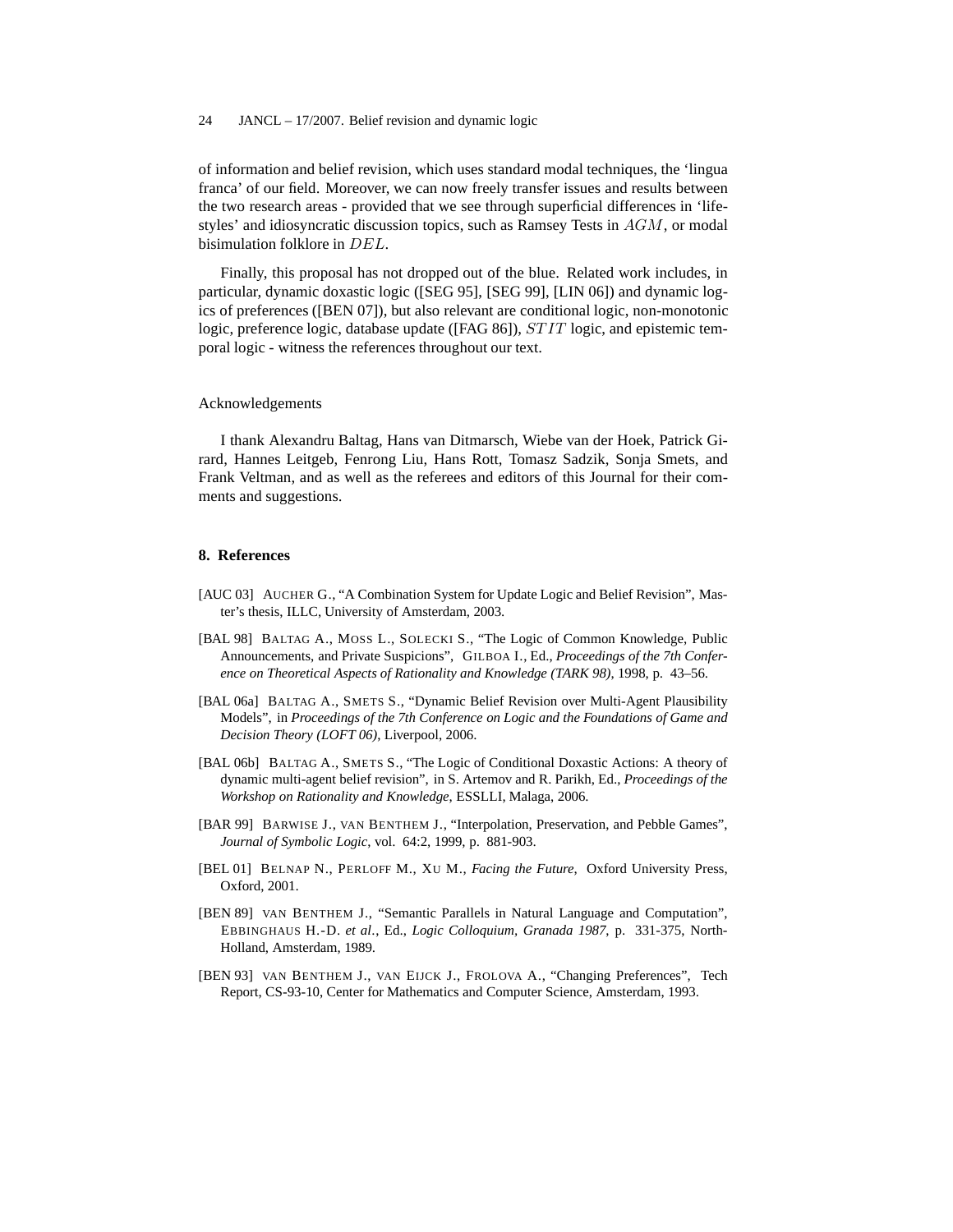- [BEN 03] VAN BENTHEM J., "Structural Properties of Dynamic Reasoning", PEREGRIN J., Ed., *Meaning: the Dynamic Turn*, Elsevier, Amsterdam, 2003, p. 15-31.
- [BEN 04] VAN BENTHEM J., LIU F., "Diversity of Logical Agents in Games", *Philosophia Scientiae*, vol. 8(2), 2004, p. 163-178.
- [BEN 06a] VAN BENTHEM J., "'One is a Lonely Number': On the Logic of Communication", Tech Report, PP-2002-27, ILLC, University of Amsterdam. In Z. Chatzidakis, P. Koepke, W. Pohlers, Eds., *Logic Colloquium '02*, ASL & A.K.Peters, Wellesley MA, 96-129, 2006.
- [BEN 06b] VAN BENTHEM J., "Open Problems in Logical Dynamics", in T. Rozhkovskaya, ed., *Mathematical Problems from Applied Logics*, Springer, New York, 2006.
- [BEN 06c] VAN BENTHEM J., GIRARD P., ROY O., "Ceteris Paribus Preference Logic", Manuscript. Stanford University and ILLC Amsterdam, 2006.
- [BEN 06d] VAN BENTHEM J., VAN EIJCK J., KOOI B., "Logics of Communication and Change", *Information and Computation*, vol. 204(11), 2006, p. 1620-1662, previous version in *TARK* 2005 as 'Common Knowledge in Update Logics'.
- [BEN 06e] VAN BENTHEM J., VAN OTTERLOO S., ROY O., "Preference Logic, Conditionals and Solution Concepts in Games", LAGERLUND H., LINDSTRÖM S., SLIWINSKI R., Eds., *Modality Matters: Twenty-Five Essays in Honour of Krister Segerberg*, p. 61-77, Uppsala Philosophical Studies 53, 2006.
- [BEN 06f] VAN BENTHEM J., PACUIT E., "The Tree of Knowledge in Action: Towards a Common Perspective", Proceedings *Advances in Modal Logic*, 2006.
- [BEN 07] VAN BENTHEM J., LIU F., "Dynamic Logic of Preference Upgrade", Tech Report, PP-2005-29, ILLC, University of Amsterdam. To appear in the *Journal of Applied Non-Classical Logic*, 2007.
- [BOU 94] BOUTILIER C., "Conditional Logics of Normality: a Modal Approach", *Artificial Intelligence*, vol. 68, 1994, p. 87-154.
- [BUR 84] BURGESS J., "*Basic Tense Logic*", vol. 2 of *Handbook of Philosophical Logic*, chapter 2, p. 89-133, Reidel, 1984.
- [DIT 06] VAN DITMARSCH H., "Prolegomena to Dynamic Logic for Belief Revision", to appear in: *Knowledge, Rationality & Action (Synthese)*, 2006.
- [DIT 07] VAN DITMARSCH H., VAN DER HOEK W., KOOI B., *Dynamic Epistemic Logic*, Springer, Berlin, 2007, to appear.
- [FAG 86] FAGIN R., KUPER G., ULLMAN J., VARDI M., "Updating Logical Databases", KANNELAKIS P., PREPARATA F., Eds., *Advances in Computing Research*, vol. III, p. 1- 18, JAI Press, 1986.
- [FAG 95] FAGIN R., HALPERN J. Y., MOSES Y., VARDI. M. Y., *Reasoning about Knowledge*, The MIT Press, 1995.
- [GAR 87] GARDENFORS P., *Knowledge in Flux*, The MIT Press, Cambridge (Mass.), 1987.
- [GAR 95] GARDENFORS P., ROTT H., "Belief Revision", GABBAY D. M., HOGGER C. J., ROBINSON J. A., Eds., *Handbook of Logic in Artificial Intelligence and Logic Programming*, vol. 4, Oxford University Press, 1995.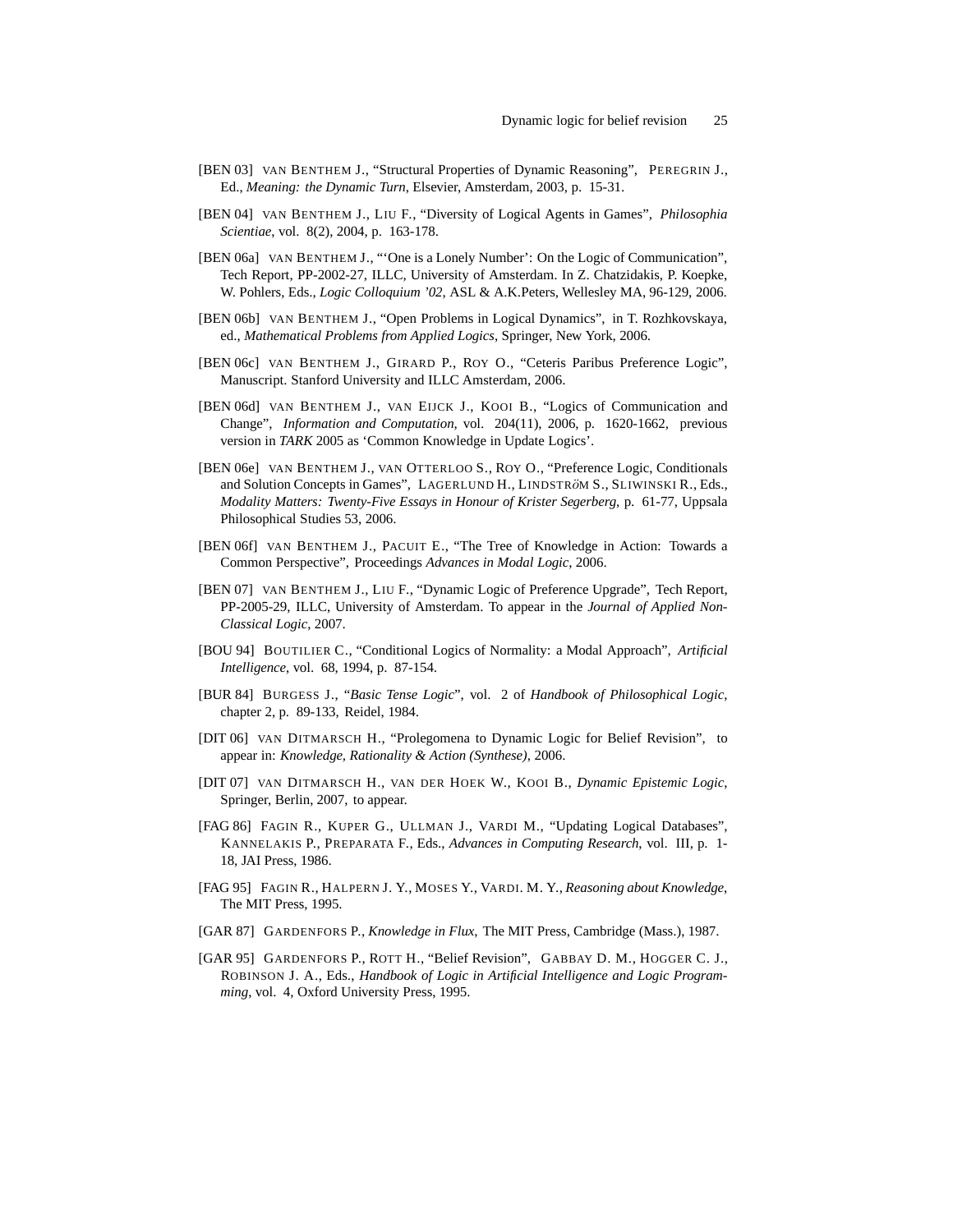- 26 JANCL 17/2007. Belief revision and dynamic logic
- [GER 99] GERBRANDY J., "Bisimulations on Planet Kripke", PhD thesis, ILLC, Amsterdam, 1999.
- [GIR 07] GIRARD P., "From Onions to Broccoli: Generalizing Lewis' Conditional Logic", Tech Report, PP-2005-12, ILLC, University of Amsterdam. To appear in the *Journal of Applied Non-Classical Logics*, 2007.
- [KEL 96] KELLY K., *The Logic of Reliable Inquiry*, Oxford University Press, Oxford, 1996.
- [KOO 05] KOOI B., "As the World Turns: on the Logic of Public Updates", Manuscript, University of Groningen, 2005.
- [LEW 73] LEWIS D., *Counterfactuals*, Harvard University Press, 1973.
- [LIN 06] LINDSTROM S., SEGERBERG K., "Modal Logic and Philosophy", in P. Blackburn, J. van Benthem and F. Wolter, Eds., *Handbook of Modal Logic*, 2006.
- [LIS 04] LIST C., PETTIT P., "Aggregating Sets of Judgments. Two Impossibility Results Compared", *Synthese*, vol. 140, 2004, p. 207-235.
- [LIU 06a] LIU F., "Diversity of Agents", Tech Report, PP-2006-37, ILLC, University of Amsterdam. In *Proceedings of the Workshop on Logics for Resource Bounded Agents*, ESSLLI, Malaga, 2006.
- [LIU 06b] LIU F., "Preference Change and Information Processing", Tech Report, PP-2006- 41, ILLC, University of Amsterdam. In *Proceedings of the 7th Conference on Logic and the Foundations of Game and Decision Theory (LOFT 06)*, Liverpool, 2006.
- [LUT 06] LUTZ C., "Complexity and Succinctness of Public Announcement Logic", 2006, in *Proceedings of the Fifth International Conference on Autonomous Agents and Multiagent Systems (AAMAS06)*.
- [MAY 98] MAYNARD-REID II P., SHOHAM Y., "From Belief Revision to Belief Fusion", *Proceedings of LOFT-98*, 1998, Torino.
- [MIL 05] MILLER J., MOSS L., "The Undecidability of Iterated Modal Relativization", *Studia Logica*, vol. 97:3, 2005, p. 373-407.
- [PAR 03] PARIKH R., RAMANUJAM R., "A Knowledge-Based Semantics of Messages", *Journal of Logic, Language and Information*, vol. 12, 2003, p. 453-467.
- [PLA 89] PLAZA J. A., "Logics of Public Communications", *Proceedins 4th International Symposium on Methodologies for Intelligent Systems*, 1989.
- [ROT 06] ROTT H., "Shifting Priorities: Simple Representations for 27 Iterated Theory Change Operators", LAGERLUND H., LINDSTRÖM S., SLIWINSKI R., Eds., *Modality Matters: Twenty-Five Essays in Honour of Krister Segerberg*, p. 359-384, Uppsala Philosophical Studies 53, 2006.
- [SEG 95] SEGERBERG K., "Belief Revision from the Point of View of Doxastic Logic", *Bulletin of the IGPL*, vol. 3, 1995, p. 534-553.
- [SEG 98] SEGERBERG K., "Irrevocable Belief Revision in Dynamic Doxastic Logic", *Notre Dame Journal of Formal Logic*, vol. 39, 1998, p. 287-306.
- [SEG 99] SEGERBERG K., "Default Logic as Dynamic Doxastic Logic", *Erkenntnis*, vol. 50, 1999, p. 333-352.